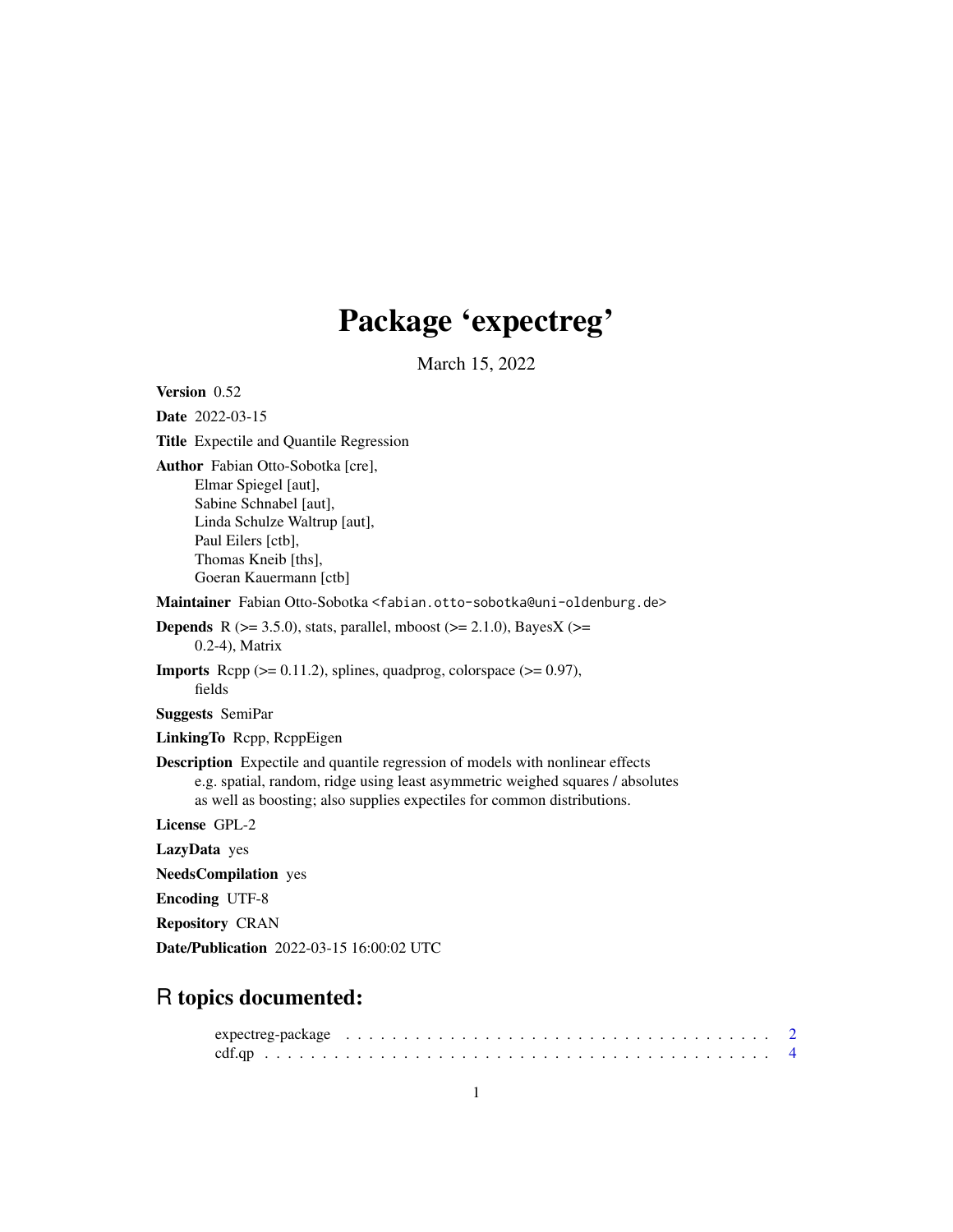#### <span id="page-1-0"></span>2 expectreg-package

| Index | 35 |
|-------|----|
|       |    |
|       |    |
|       |    |
|       |    |
|       |    |
|       |    |
|       |    |
|       |    |
|       |    |
|       |    |
|       |    |
|       |    |
|       |    |
|       |    |
|       |    |
|       |    |

expectreg-package *Expectile and Quantile Regression*

#### Description

Expectile and quantile regression of models with nonlinear effects e.g. spatial, random, ridge using least asymmetric weighed squares / absolutes as well as boosting; also supplies expectiles for common distributions.

#### Details

| Package:  | expectreg  |
|-----------|------------|
| Type:     | Package    |
| Version:  | 0.55       |
| Date:     | 2022-03-15 |
| License:  | $GPL-2$    |
| LazyLoad: | yes        |
| LazyData: | yes        |

• This package requires the packages [BayesX](#page-0-0), [mboost](#page-0-0), [splines](#page-0-0) and quadprog.

#### Author(s)

Fabian Otto-Sobotka Carl von Ossietzky University Oldenburg <https://uol.de>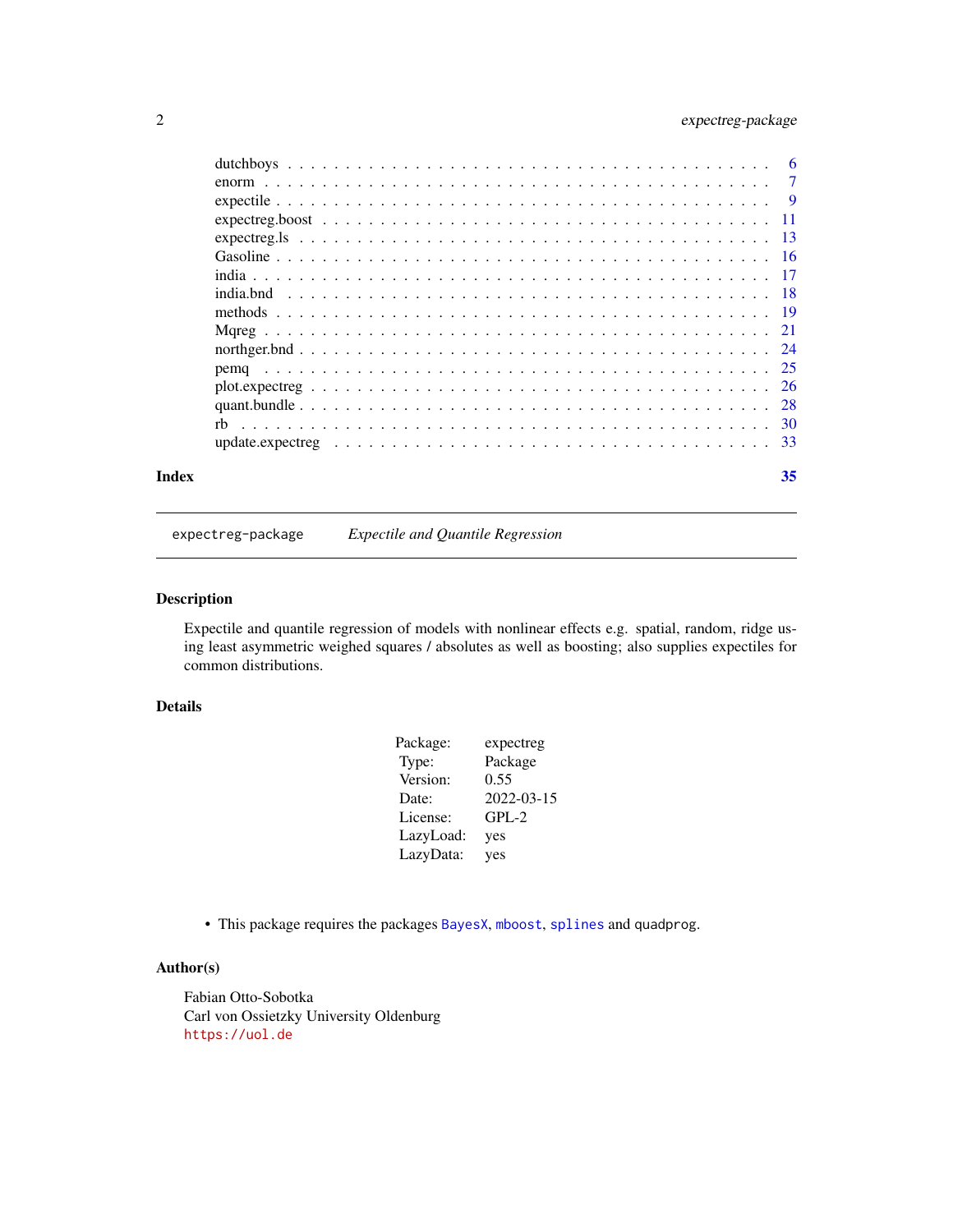#### <span id="page-2-0"></span>expectreg-package 3

Elmar Spiegel Helmholtz Centre Munich <https://www.helmholtz-munich.de>

Sabine Schnabel Wageningen University and Research Centre <https://www.wur.nl>

Linda Schulze Waltrup Ludwig Maximilian University Munich <https://www.lmu.de>

with contributions from

Paul Eilers Erasmus Medical Center Rotterdam <https://www.erasmusmc.nl>

Thomas Kneib Georg August University Goettingen <https://www.uni-goettingen.de>

Goeran Kauermann Ludwig Maximilian University Munich <https://www.lmu.de>

Maintainer: Fabian Otto-Sobotka <fabian.otto-sobotka@uni-oldenburg.de>

#### References

Fenske N and Kneib T and Hothorn T (2009) *Identifying Risk Factors for Severe Childhood Malnutrition by Boosting Additive Quantile Regression* Technical Report 052, University of Munich

He X (1997) *Quantile Curves without Crossing* The American Statistician, 51(2):186-192

Koenker R (2005) *Quantile Regression* Cambridge University Press, New York

Schnabel S and Eilers P (2009) *Optimal expectile smoothing* Computational Statistics and Data Analysis, 53:4168-4177

Schnabel S and Eilers P (2011) *Expectile sheets for joint estimation of expectile curves* (under review at Statistical Modelling)

Sobotka F and Kneib T (2010) *Geoadditive Expectile Regression* Computational Statistics and Data Analysis, doi: 10.1016/j.csda.2010.11.015.

#### See Also

[mboost](#page-0-0), [BayesX](#page-0-0)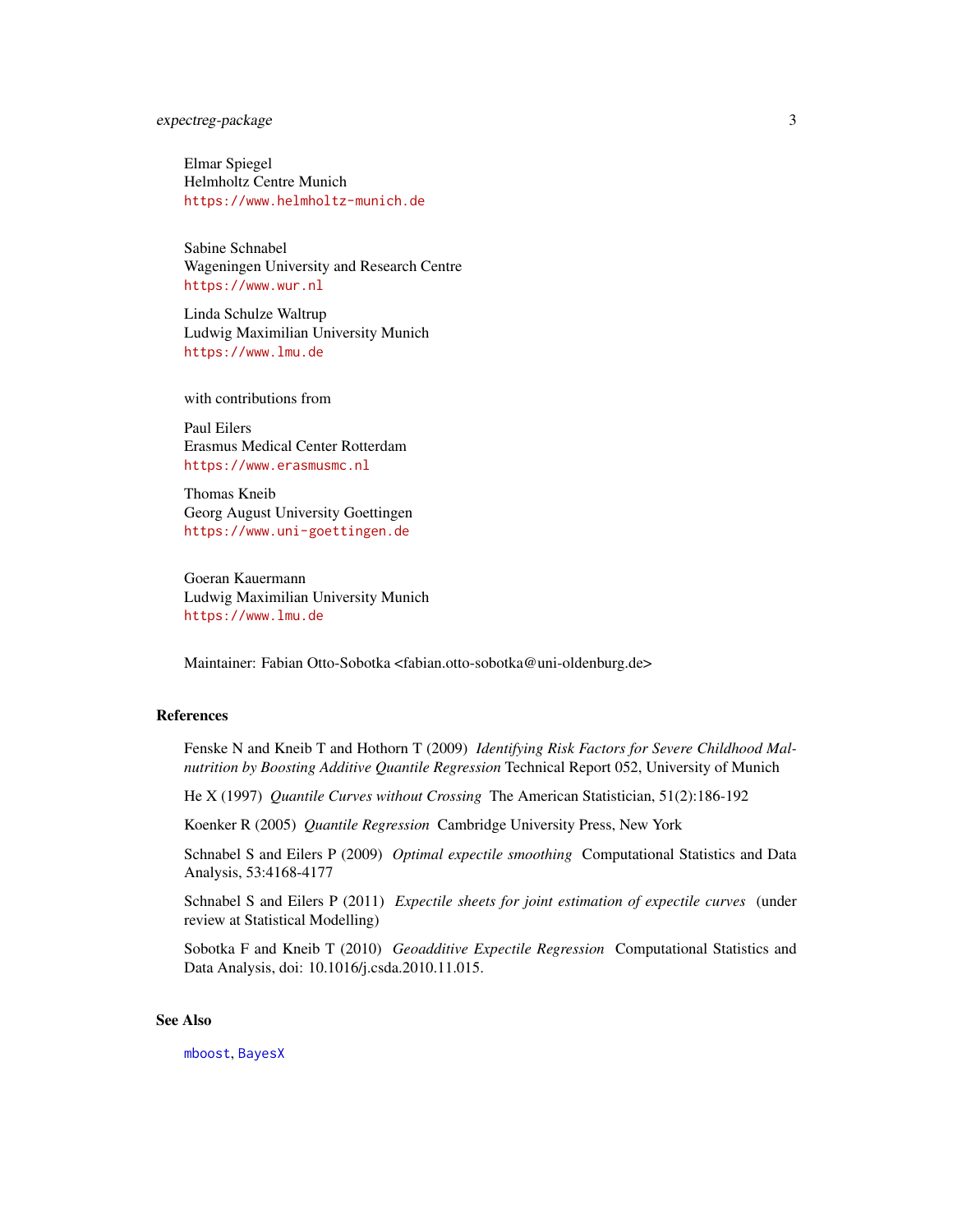#### Examples

```
data(dutchboys)
```

```
## Expectile Regression using the restricted approach
ex = expectreg.ls(dist ~ rb(speed),data=cars,smooth="f",lambda=5,estimate="restricted")
names(ex)
## The calculation of expectiles for given distributions
enorm(0.1)
enorm(0.5)
## Introducing the expectiles-meet-quantiles distribution
x = seq(-5, 5, length=100)plot(x,demq(x),type="l")
## giving an expectile analogon to the 'quantile' function
y = rnorm(1000)expectile(y)
eenorm(y)
```
<span id="page-3-1"></span>cdf.qp *Calculation of the conditional CDF based on expectile curves*

#### <span id="page-3-2"></span>Description

Estimating the CDF of the response for a given value of covariate. Additionally quantiles are computed from the distribution function which allows for the calculation of regression quantiles.

#### Usage

```
cdf.qp(expectreg, x = NA, qout = NA, extrap = FALSE, e0 = NA, eR = NA,lambda = 0, var.dat = NA)
```

```
cdf.bundle(bundle, qout = NA, extrap = FALSE, quietly = FALSE)
```
#### Arguments

expectreg, bundle

|      | An object of class expectreg or subclass bundle respectively. The number of<br>expectiles should be high enough to ensure accurate estimation. One approach<br>would be to take as many expectiles as data points. Also make sure that extreme<br>expectiles are incuded, e.g. expectiles corresponding to very small and large<br>asymmetrie values. |
|------|-------------------------------------------------------------------------------------------------------------------------------------------------------------------------------------------------------------------------------------------------------------------------------------------------------------------------------------------------------|
| X    | The covariate value where the CDF is estimated. By default the first covariate<br>value.                                                                                                                                                                                                                                                              |
| gout | Vector of quantiles that will be computed from the CDF.                                                                                                                                                                                                                                                                                               |

<span id="page-3-0"></span>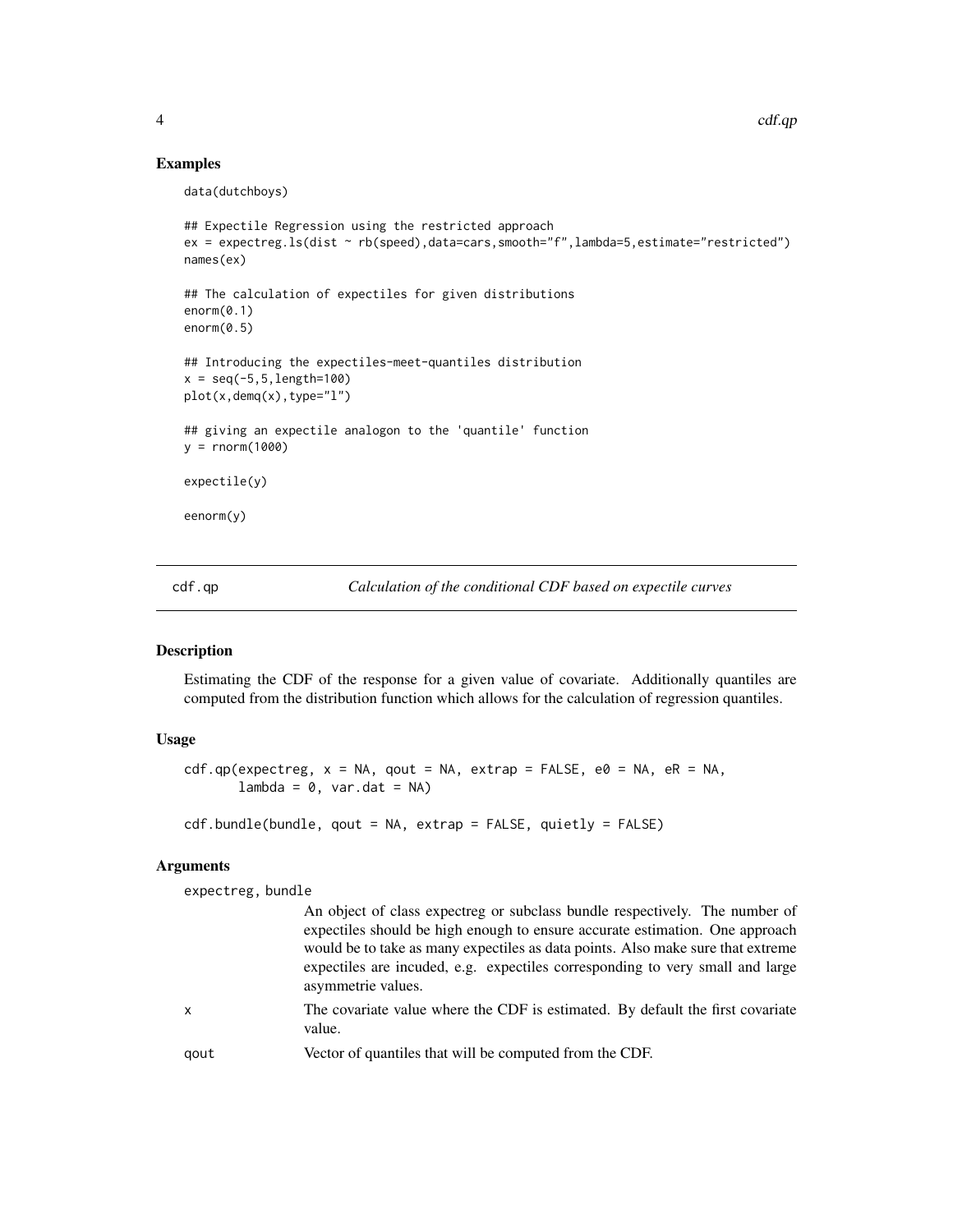#### $cdf(qp \sim 5$

| extrap  | If TRUE, extreme quantiles will be extrapolated linearly, otherwise the maxi-<br>mum of the CDF is used.                                                                                                                                                                                    |
|---------|---------------------------------------------------------------------------------------------------------------------------------------------------------------------------------------------------------------------------------------------------------------------------------------------|
| e0      | Scalar number which offers the possibility to specify an artificial minimal expec-<br>tile (for example the minimum of the data) used for the calculation. By default<br>$e0 = e1 + (e1 - e2)$ where e1 is the actual minimal expectile and e2 the second<br>smallest expectile.            |
| eR      | Scalar number which offers the possibility to specify an artificial maximal ex-<br>pectile (for example the maximum of the data) used for the calculation. By<br>default $eR = eR-1 + (eR-1 - eR-2)$ where $eR-1$ is the actual maximal expectile<br>and eR-2 the second largest expectile. |
| lambda  | Positive Scalar. Penalty parameter steering the smoothness of the fitted CDF. By<br>default equal to 0 which means no penalization.                                                                                                                                                         |
| var.dat | Positive Scalar. If a penalization is applied (i.e. lambda unequal to 0), this<br>argument can be used to let the penalty depend on the variance of the expectiles<br>(which is the default).                                                                                               |
| quietly | If programm should run quietly.                                                                                                                                                                                                                                                             |
|         |                                                                                                                                                                                                                                                                                             |

#### Details

Expectile curves can describe very well the spread and location of a scatterplot. With a set of curves they give good impression about the nature of the data. This information can be used to estimate the conditional density from the expectile curves. The results of the bundle model are especially suited in this case as only one density will be estimated which can then be modulated to over the independent variable x. The density estimation can be formulated as penalized least squares problem that results in a smooth non-negative density. The theoretical values of a quantile regression at this covariate value are also returned for adjustable probabilities qout.

#### Value

A list consisting of

| $\mathsf{x}$ | vector of expectiles where the CDF is computed.       |
|--------------|-------------------------------------------------------|
| cdf          | vector of values of the CDF at the expectiles x.      |
| quantiles    | vector of quantile values estimated from the CDF.     |
| gout         | vector of probabilities for the calculated quantiles. |

#### Author(s)

Goeran Kauermann, Linda Schulze Waltrup Ludwig Maximilian University Munich <https://www.lmu.de>

Fabian Sobotka Georg August University Goettingen <https://www.uni-goettingen.de>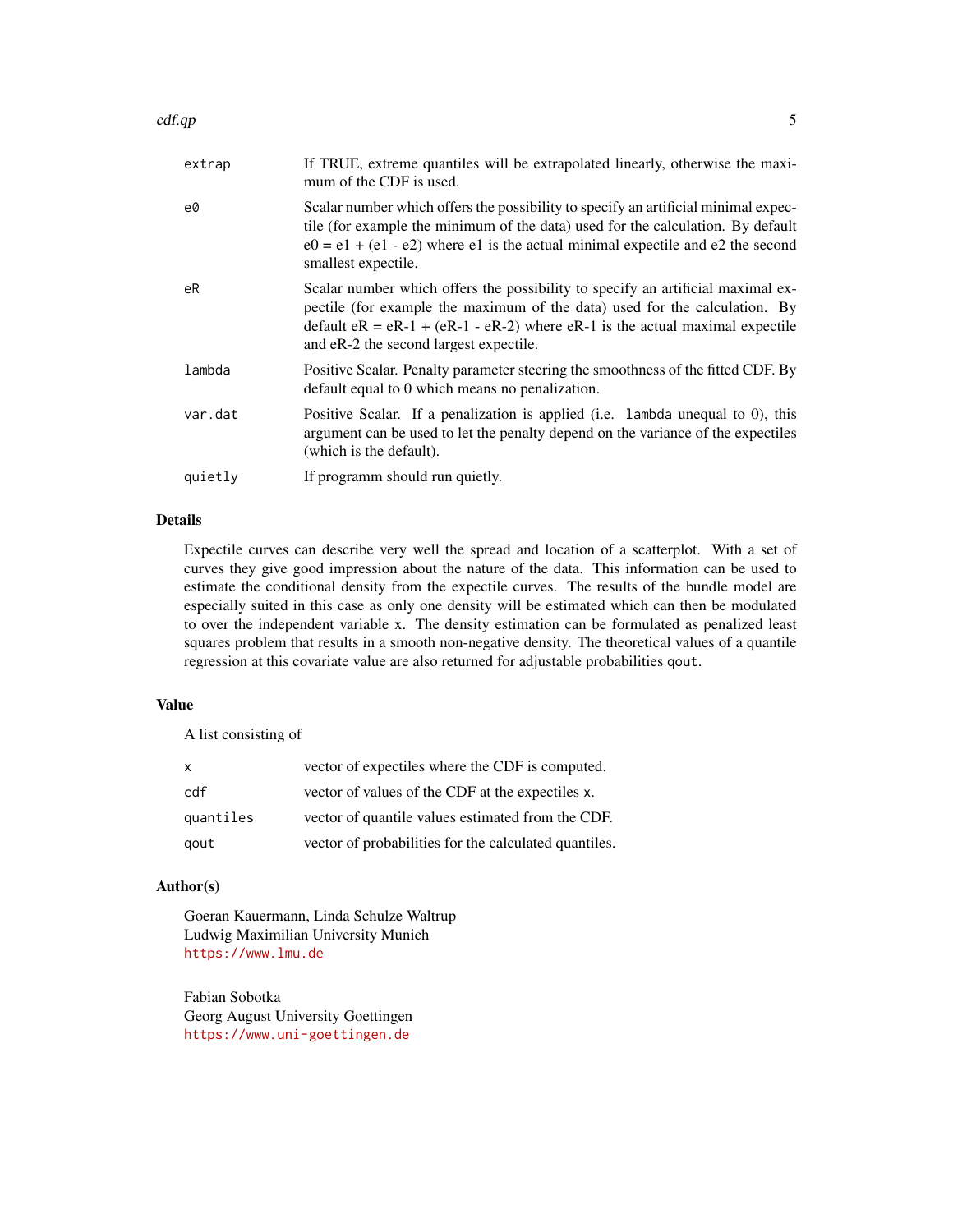#### <span id="page-5-0"></span>6 dutchboys

Sabine Schnabel Wageningen University and Research Centre <https://www.wur.nl>

Paul Eilers Erasmus Medical Center Rotterdam <https://www.erasmusmc.nl>

#### References

Schnabel SK and Eilers PHC (2010) *A location scale model for non-crossing expectile curves* (working paper)

Schulze Waltrup L, Sobotka F, Kneib T and Kauermann G (2014) *Expectile and Quantile Regression - David and Goliath?* Statistical Modelling.

#### See Also

[expectreg.ls](#page-12-1), [expectreg.qp](#page-12-2)

#### Examples

```
d = expectreg.ls(dist ~ rb(speed),data=cars,smooth="f",lambda=5,estimate="restricted",
                 expectiles=c(0.0001,0.001,seq(0.01,0.99,0.01),0.999,0.9999))
e = cdf.qp(d,15,extrap=True)e
```
dutchboys *Data set about the growth of dutch children*

#### Description

Data from the fourth dutch growth study in 1997.

#### Usage

data(dutchboys)

#### Format

A data frame with 6848 observations on the following 10 variables.

defnr identification number

age age in decimal years

hgt length/height in cm

wgt weight in kg

hc head circumference in cm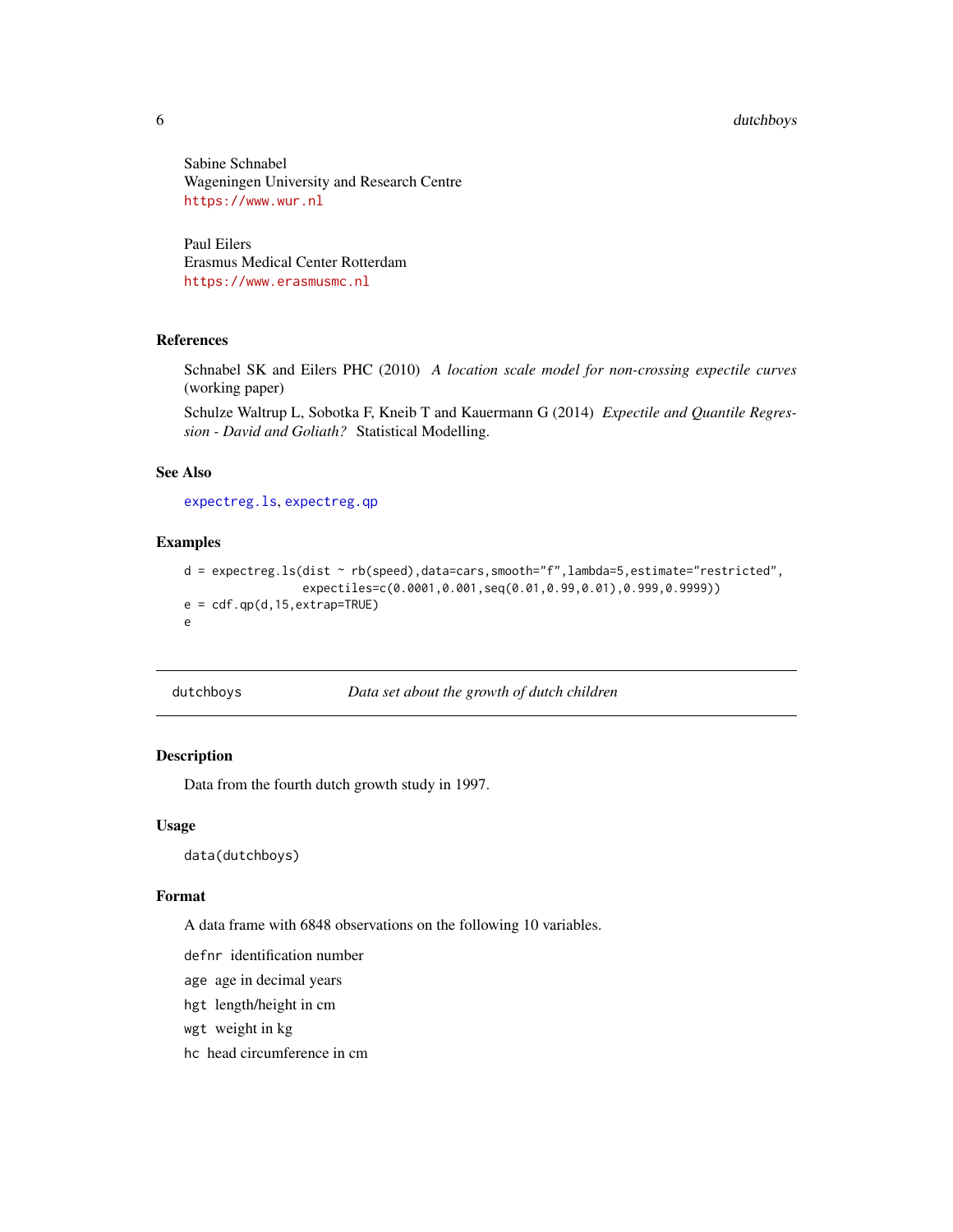#### <span id="page-6-0"></span>enorm and the contract of the contract of the contract of the contract of the contract of the contract of the contract of the contract of the contract of the contract of the contract of the contract of the contract of the

hgt.z z-score length/height

wgt.z z-score weight

hc.z z-score head circumference

bmi.z z-score body mass index

hfw.z z-score height for weight

z-scores were calculated relative to the Dutch references.

#### Details

The Fourth Dutch Growth Study is a cross-sectional study that measures growth and development of the Dutch population between ages 0 and 21 years. The study is a follow-up to earlier studies performed in 1955, 1965 and 1980, and its primary goal is to update the 1980 references.

#### Source

van Buuren S and Fredriks A (2001) *Worm plot: A simple diagnostic device for modeling growth reference curves* Statistics in Medicine, 20:1259-1277

#### References

Schnabel S and Eilers P (2009) *Optimal expectile smoothing* Computatational Statistics and Data Analysis, 53: 4168-4177

#### Examples

```
data(dutchboys)
expreg <- expectreg.ls(dutchboys[,3] ~ rb(dutchboys[,2],"pspline"),smooth="f",
                       estimate="restricted",expectiles=c(.05,.5,.95))
plot(expreg)
```
<span id="page-6-1"></span>

enorm *Expectiles of distributions*

#### Description

Much like the 0.5 quantile of a distribution is the median, the 0.5 expectile is the mean / expected value. These functions add the possibility of calculating expectiles of known distributions. The functions starting with 'e' calculate an expectile value for given asymmetry values, the functions starting with 'pe' calculate vice versa.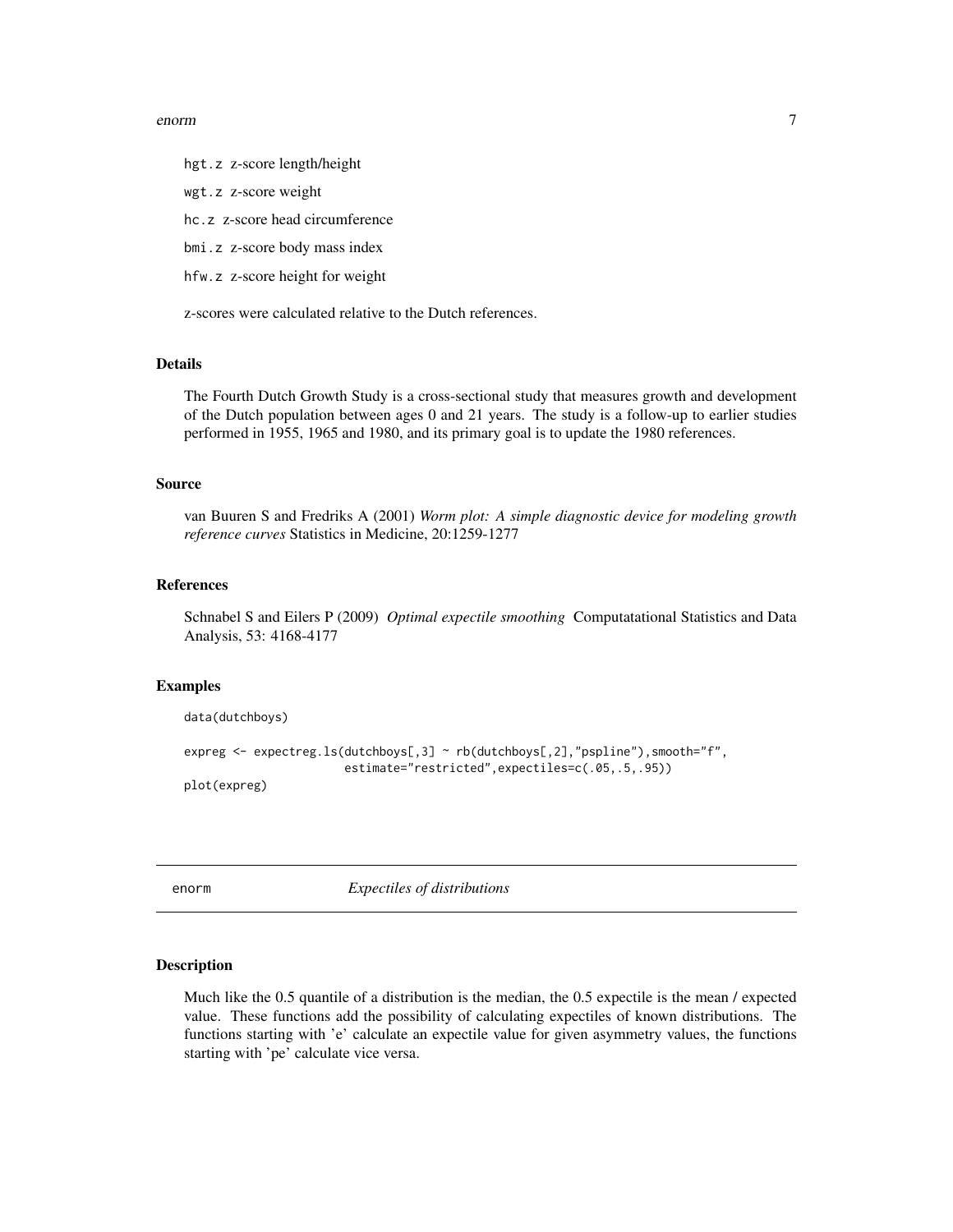#### Usage

```
enorm(asy, m = 0, sd = 1)
penorm(e, m = 0, sd = 1)
ebeta(asy, a = 1, b = 1)
pebeta(e, a = 1, b = 1)
eunif(asy, min = 0, max = 1)
peunif(e, min = 0, max = 1)
et(asy, df)
pet(e, df)
elnorm(asy, meanlog = 0, sdlog = 1)
pelnorm(e, meaning = 0, sdlog = 1)egamma(asy, shape, rate = 1, scale = 1/rate)
pegamma(e, shape, rate = 1, scale = 1/rate)
eexp(asy, rate = 1)peexp(e, rate = 1)
echisq(asy, df)
pechisq(e, df)
```
#### Arguments

| asy                | vector of asymmetries with values between 0 and 1.                |  |  |  |
|--------------------|-------------------------------------------------------------------|--|--|--|
| e                  | vector of expectiles from the respective distribution.            |  |  |  |
| m, sd              | mean and standard deviation of the Normal distribution.           |  |  |  |
| a, b               | positive parameters of the Beta distribution.                     |  |  |  |
| min, max           | minimum, maximum of the uniform distribution.                     |  |  |  |
| df                 | degrees of freedom of the student t and chi squared distribution. |  |  |  |
|                    | meanlog, sdlog parameters of the lognormal distribution.          |  |  |  |
| shape, rate, scale |                                                                   |  |  |  |
|                    | parameters of the gamma distribution (with 2 different parametriz |  |  |  |

parameters of the gamma distribution (with 2 different parametrizations) and parameter of the exponential distribution which is a special case of the gamma with shape=1.

#### Details

An expectile of a distribution cannot be determined explicitely, but instead is given by an equation. The expectile z for an asymmetry p is:  $p = \frac{G(z) - zF(z)}{2(G(z) - zF(z)) + z - m}$  where m is the mean, F the cdf and G the partial moment function  $G(z) = \int_0^z$  $-\infty$  $uf(u)du.$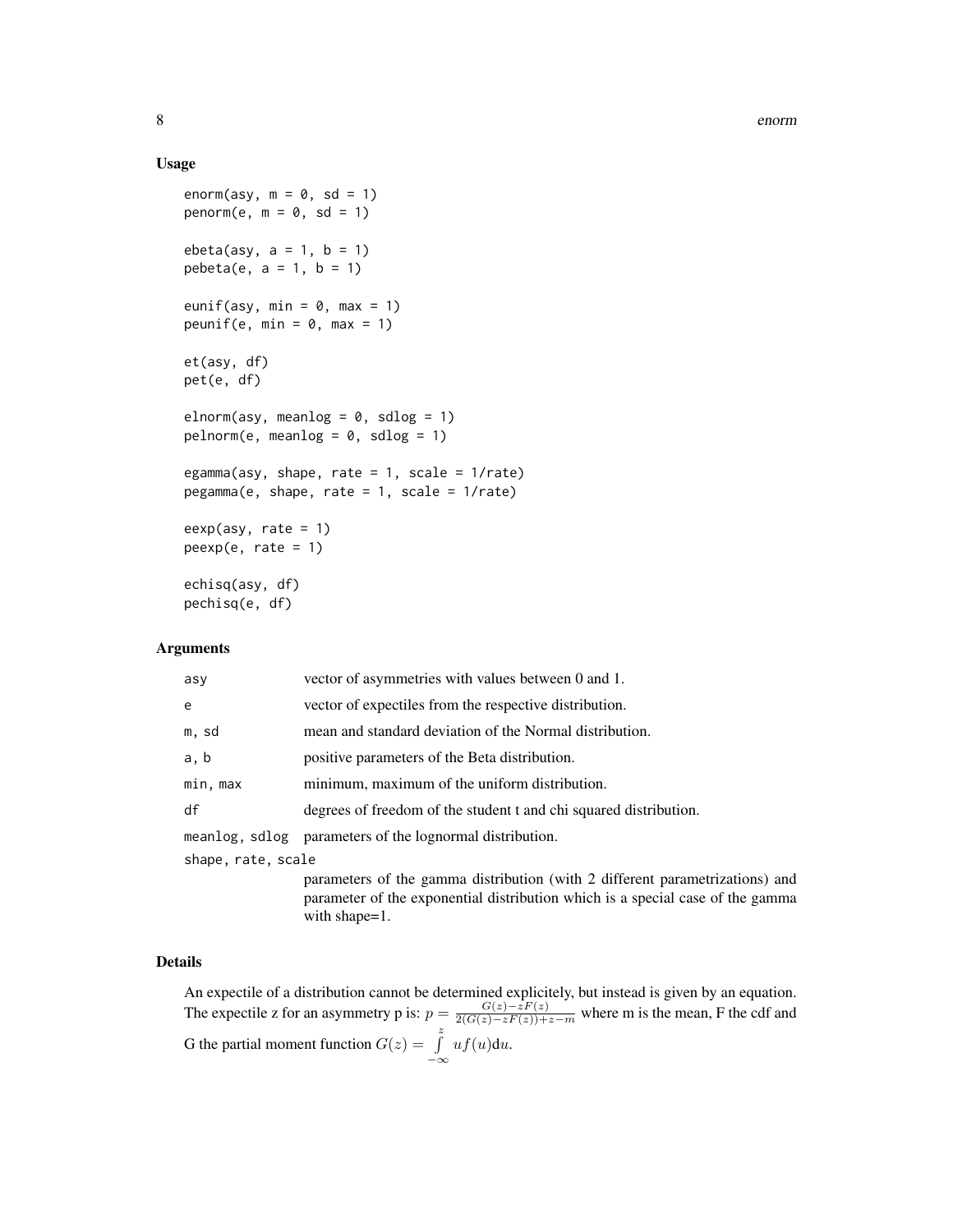#### <span id="page-8-0"></span>expectile 9

#### Value

Vector of the expectiles or asymmetry values for the desired distribution.

#### Author(s)

Fabian Otto- Sobotka Carl von Ossietzky University Oldenburg <https://uol.de>

Thomas Kneib Georg August University Goettingen <https://www.uni-goettingen.de>

#### References

Newey W and Powell J (1987) *Asymmetric least squares estimation and testing* Econometrica, 55:819-847

#### See Also

[eemq](#page-24-1)

#### Examples

 $x \leq -\text{seq}(0.02, 0.98, 0.2)$  $e = enorm(x)$ e penorm(e)

expectile *Sample Expectiles*

#### Description

Expectiles are fitted to univariate samples with least asymmetrically weighted squares for asymmetries between 0 and 1. For graphical representation an expectile - expectile plot is available. The corresponding functions [quantile](#page-0-0), [qqplot](#page-0-0) and [qqnorm](#page-0-0) are mapped here for expectiles.

#### Usage

```
expectile(x, probs = seq(0, 1, 0.25), dec = 4)
eenorm(y, main = "Normal E-E Plot",
      xlab = "Theoretical Expectiles", ylab = "Sample Expectiles",
```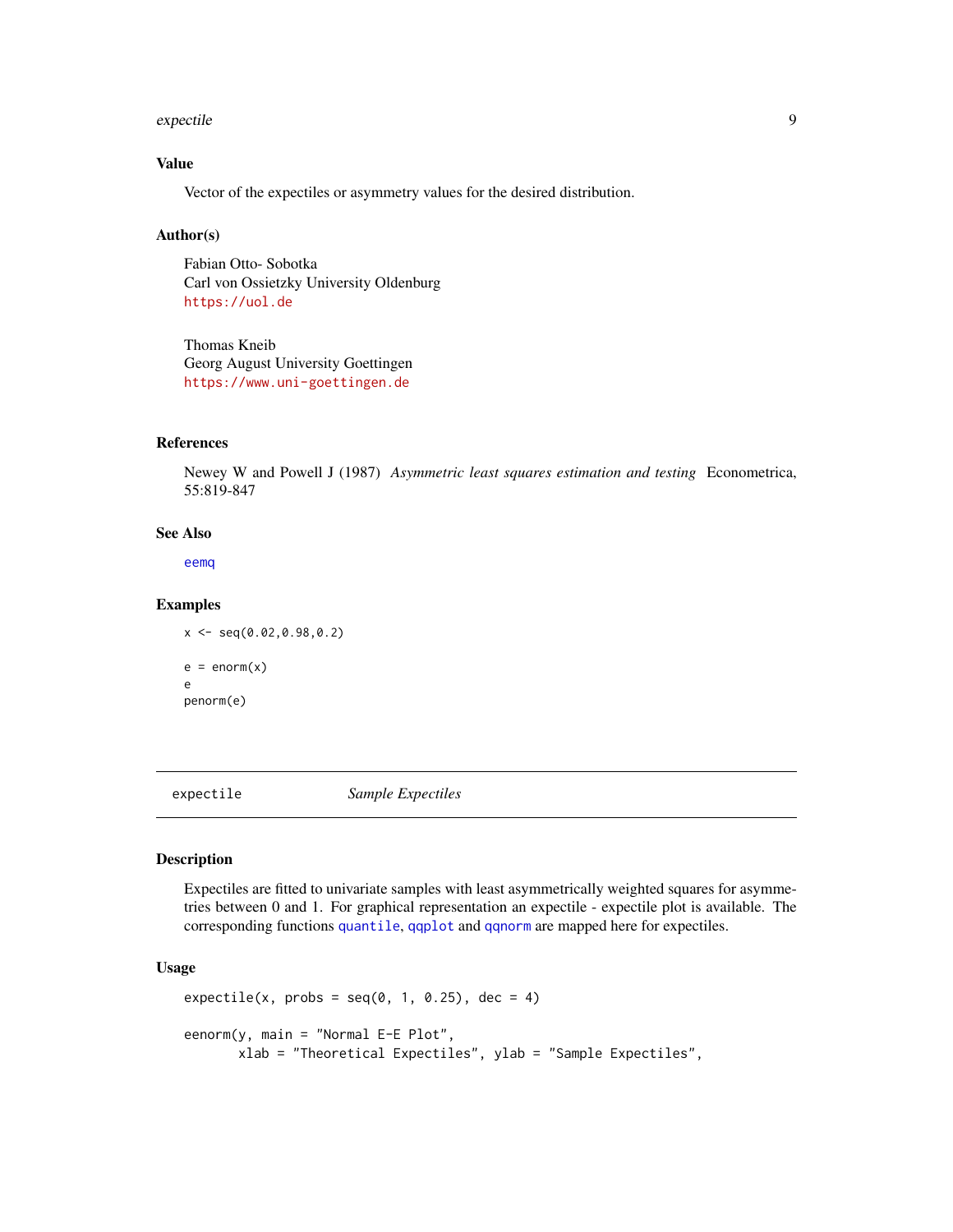```
plot.it = TRUE, data = FALSE, ...)
```

```
eeplot(x, y, plot.it = TRUE, xlab = deparse(substitute(x)),
      ylab = deparse(substitute(y)), main = "E-E Plot", ...)
```
#### Arguments

| x, y             | Numeric vector of univariate observations.                                                   |
|------------------|----------------------------------------------------------------------------------------------|
| probs            | Numeric vector of asymmetries between 0 and 1 where 0.5 corresponds to the<br>mean.          |
| dec              | Number of decimals remaining after rounding the results.                                     |
| plot.it          | logical. Should the result be plotted?                                                       |
| datax            | logical. Should data values be on the x-axis?                                                |
| xlab, ylab, main |                                                                                              |
|                  | plot labels. The xlab and ylab refer to the x and y axes respectively if data $x =$<br>TRUE. |
| $\ddots$ .       | graphical parameters.                                                                        |

### Details

In least asymmetrically weighted squares (LAWS) each expectile is fitted independently from the others. LAWS minimizes:

 $S = \sum_{i=1}^{n} w_i(p)(x_i - \mu(p))^2$ 

with

 $w_i(p) = p1_{(x_i > \mu(p))} + (1-p)1_{(x_i < \mu(p))}.$ 

 $\mu(p)$  is determined by iteration process with recomputed weights  $w_i(p)$ .

#### Value

Numeric vector with the fitted expectiles.

#### Author(s)

Fabian Otto-Sobotka Carl von Ossietzky University Oldenburg <https://uol.de>

#### References

Sobotka F and Kneib T (2010) *Geoadditive Expectile Regression* Computational Statistics and Data Analysis, doi: 10.1016/j.csda.2010.11.015.

#### See Also

[expectreg.ls](#page-12-1), [quantile](#page-0-0)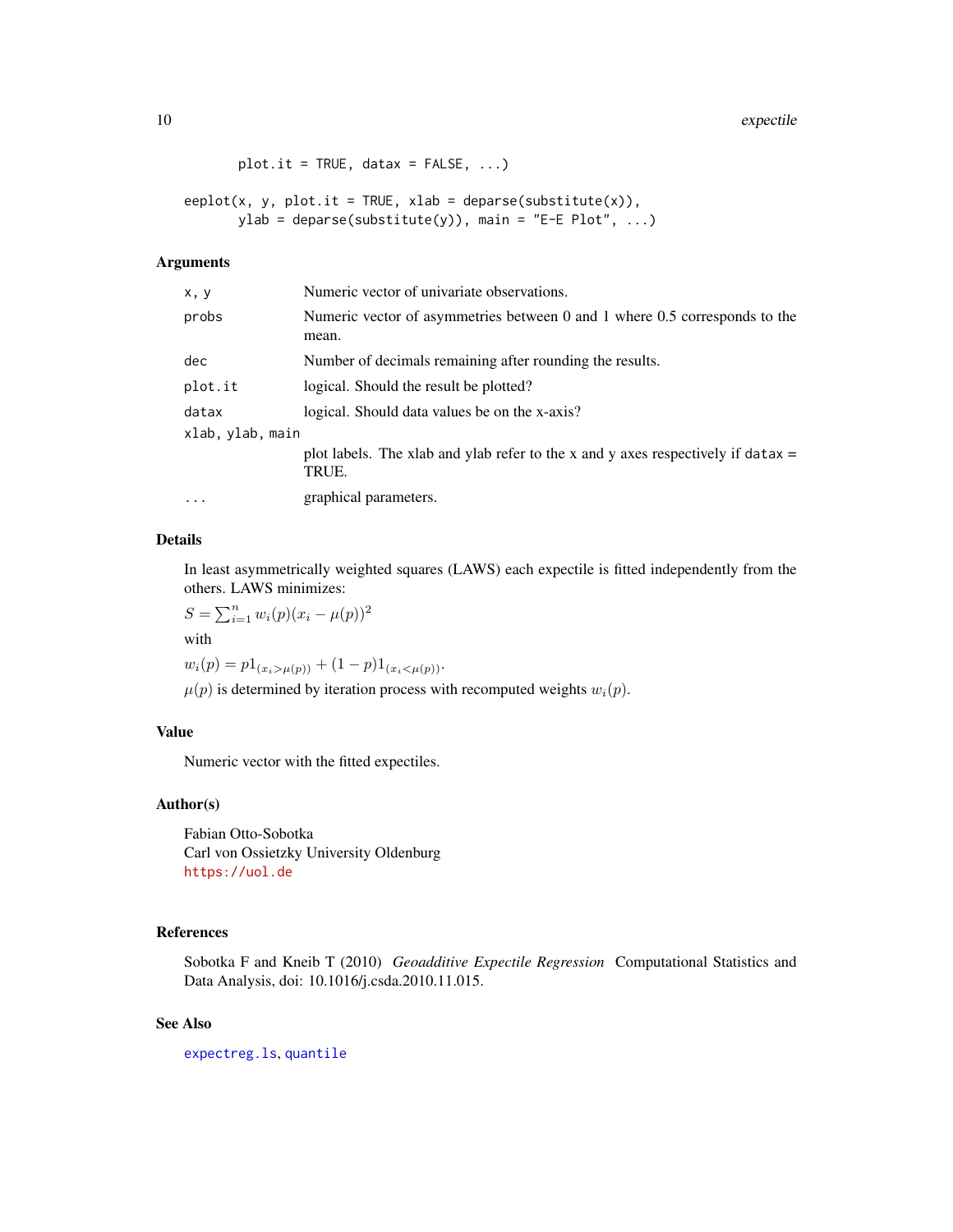#### <span id="page-10-0"></span>expectreg.boost 11

#### Examples

```
data(dutchboys)
expectile(dutchboys[,3])
x = rnorm(1000)expectile(x,probs=c(0.01,0.02,0.05,0.1,0.2,0.5,0.8,0.9,0.95,0.98,0.99))
eenorm(x)
```
<span id="page-10-1"></span>expectreg.boost *Quantile and expectile regression using boosting*

#### Description

Generalized additive models are fitted with gradient boosting for optimizing arbitrary loss functions to obtain the graphs of 11 different expectiles for continuous, spatial or random effects.

#### Usage

```
expectreg.boost(formula, data, mstop = NA, expectiles = NA, cv = TRUE,
BoostmaxCores = 1, quietly = FALSE)
```

```
quant.boost(formula, data, mstop = NA, quantiles = NA, cv = TRUE,
BoostmaxCores = 1, quietly = FALSE)
```
#### Arguments

| formula       | An R formula object consisting of the response variable, $\sim$ and the sum of<br>all effects that should be taken into consideration (see gamboost). Each effect<br>can be linear or represented through a nonlinear or spatial base (see bbs). Each<br>variable has to be named consistently with data. |  |  |  |  |  |
|---------------|-----------------------------------------------------------------------------------------------------------------------------------------------------------------------------------------------------------------------------------------------------------------------------------------------------------|--|--|--|--|--|
| data          | data frame (is required).                                                                                                                                                                                                                                                                                 |  |  |  |  |  |
| mstop         | vector, number of bootstrap iterations for each of the 11 quantiles/expectiles that<br>are fitted. Default is 4000.                                                                                                                                                                                       |  |  |  |  |  |
|               | expectiles, quantiles                                                                                                                                                                                                                                                                                     |  |  |  |  |  |
|               | In default setting, the expectiles (0.01, 0.02, 0.05, 0.1, 0.2, 0.5, 0.8, 0.9, 0.95, 0.98, 0.99)<br>are calculated. You may specify your own set of expectiles in a vector.                                                                                                                               |  |  |  |  |  |
| <b>CV</b>     | A cross-validation can determine the optimal amount of boosting iterations be-<br>tween 1 and mstop. Uses cyrisk. If set to FALSE, the results from mstop itera-<br>tions are used.                                                                                                                       |  |  |  |  |  |
| BoostmaxCores | Maximum number of used cores for the different asymmetry parameters                                                                                                                                                                                                                                       |  |  |  |  |  |
| quietly       | If programm should run quietly.                                                                                                                                                                                                                                                                           |  |  |  |  |  |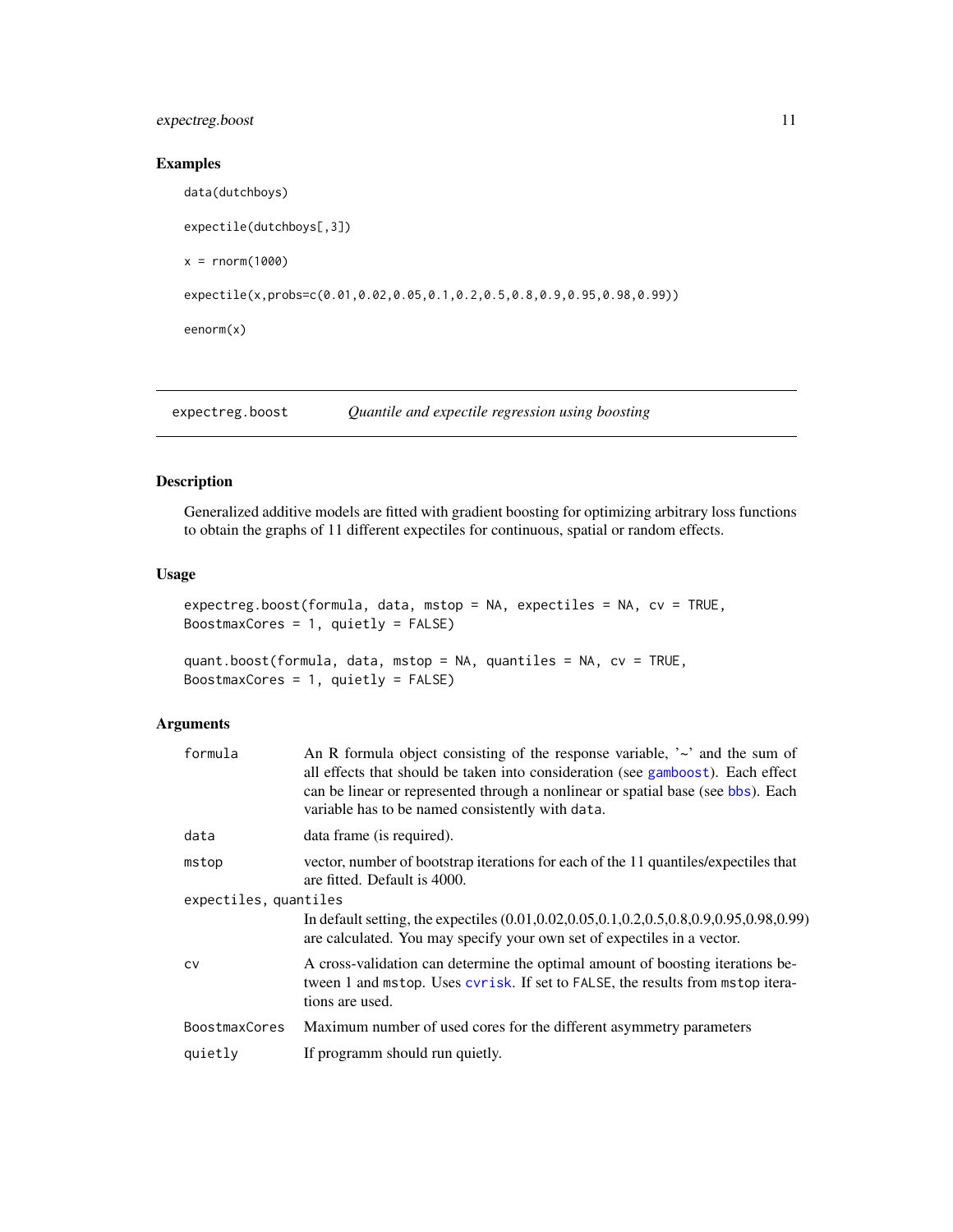#### <span id="page-11-0"></span>Details

A (generalized) additive model is fitted using a boosting algorithm based on component-wise univariate base learners. The base learner can be specified via the formula object. After fitting the model a cross-validation is done using [cvrisk](#page-0-0) to determine the optimal stopping point for the boosting which results in the best fit.

#### Value

An object of class 'expectreg', which is basically a list consisting of:

| values      | The fitted values for each observation and all expectiles, separately in a list for<br>each effect in the model, sorted in order of ascending covariate values. |
|-------------|-----------------------------------------------------------------------------------------------------------------------------------------------------------------|
| response    | Vector of the response variable.                                                                                                                                |
| formula     | The formula object that was given to the function.                                                                                                              |
| asymmetries | Vector of fitted expectile asymmetries as given by argument expectiles.                                                                                         |
| effects     | List of characters giving the types of covariates.                                                                                                              |
| helper      | List of additional parameters like neighbourhood structure for spatial effects or<br>'phi' for kriging.                                                         |
| fitted      | Fitted values $\hat{y}$ .                                                                                                                                       |
|             |                                                                                                                                                                 |

[plot](#page-25-1), [predict](#page-18-1), [resid](#page-18-1), [fitted](#page-18-1) and [effects](#page-18-1) methods are available for class 'expectreg'.

#### Author(s)

Fabian Otto- Sobotka Carl von Ossietzky University Oldenburg <https://uol.de>

Thomas Kneib, Elmar Spiegel Georg August University Goettingen <https://www.uni-goettingen.de>

#### References

Fenske N and Kneib T and Hothorn T (2009) *Identifying Risk Factors for Severe Childhood Malnutrition by Boosting Additive Quantile Regression* Technical Report 052, University of Munich

Sobotka F and Kneib T (2010) *Geoadditive Expectile Regression* Computational Statistics and Data Analysis, doi: 10.1016/j.csda.2010.11.015.

#### See Also

[expectreg.ls](#page-12-1), [gamboost](#page-0-0), [bbs](#page-0-0), [cvrisk](#page-0-0)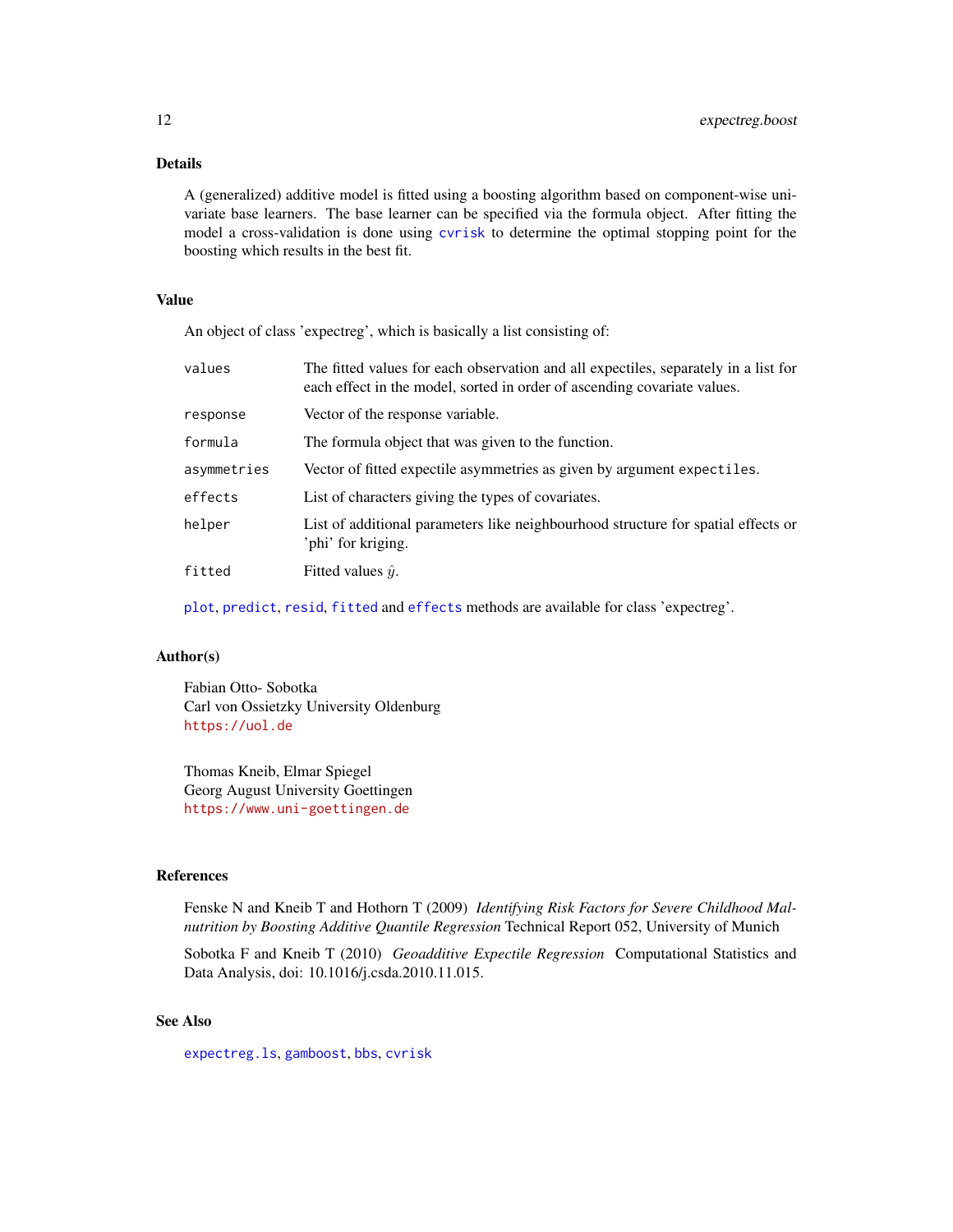#### <span id="page-12-0"></span>expectreg.ls 13

#### Examples

```
data("lidar", package = "SemiPar")
ex <- expectreg.boost(logratio ~ bbs(range),lidar, mstop=200,
                      expectiles=c(0.1,0.5,0.95),quietly=TRUE)
plot(ex)
```
<span id="page-12-1"></span>expectreg.ls *Expectile regression of additive models*

#### <span id="page-12-2"></span>Description

Additive models are fitted with least asymmetrically weighted squares or quadratic programming to obtain expectiles for parametric, continuous, spatial and random effects.

#### Usage

```
expectreg.ls(formula, data = NULL, estimate = c("laws", "restricted", "bundle", "sheets"),
smooth = c("schall", "ocv", "gcv", "cvgrid", "aic", "bic", "lcurve", "fixed"),
lambda = 1, expectiles = NA, ci = FALSE, LAWSmaxCores = 1, ...)
```

```
expectreg.qp(formula, data = NULL, id = NA, smooth = c("schall", "acv", "fixed"),
             lambda = 1, expectiles = NA)
```
#### Arguments

| formula  | An R formula object consisting of the response variable, $\sim$ and the sum of<br>all effects that should be taken into consideration. Each effect has to be given<br>through the function rb.                                                                                                                                                                                                                                                                                                                                          |
|----------|-----------------------------------------------------------------------------------------------------------------------------------------------------------------------------------------------------------------------------------------------------------------------------------------------------------------------------------------------------------------------------------------------------------------------------------------------------------------------------------------------------------------------------------------|
| data     | Optional data frame containing the variables used in the model, if the data is not<br>explicitely given in the formula.                                                                                                                                                                                                                                                                                                                                                                                                                 |
| id       | Potential additional variable identifying individuals in a longitudinal data set.<br>Allows for a random intercept estimation.                                                                                                                                                                                                                                                                                                                                                                                                          |
| estimate | Character string defining the estimation method that is used to fit the expectiles.<br>Further detail on all available methods is given below.                                                                                                                                                                                                                                                                                                                                                                                          |
| smooth   | There are different smoothing algorithms that should prevent overfitting. The<br>'schall' algorithm iterates the smoothing penalty 1 ambda until it converges (REML).<br>The generalised cross-validation 'gcv', similar to the ordinary cross-validation<br>'ocv' minimizes a score-function using nlminb or with a grid search by 'cvgrid'<br>or the function uses a fixed penalty. The numerical minimisation is also possi-<br>ble with AIC or BIC as score. The L-curve is a new experimental grid search by<br>Frasso and Eilers. |
| lambda   | The fixed penalty can be adjusted. Also serves as starting value for the smooth-<br>ing algorithms.                                                                                                                                                                                                                                                                                                                                                                                                                                     |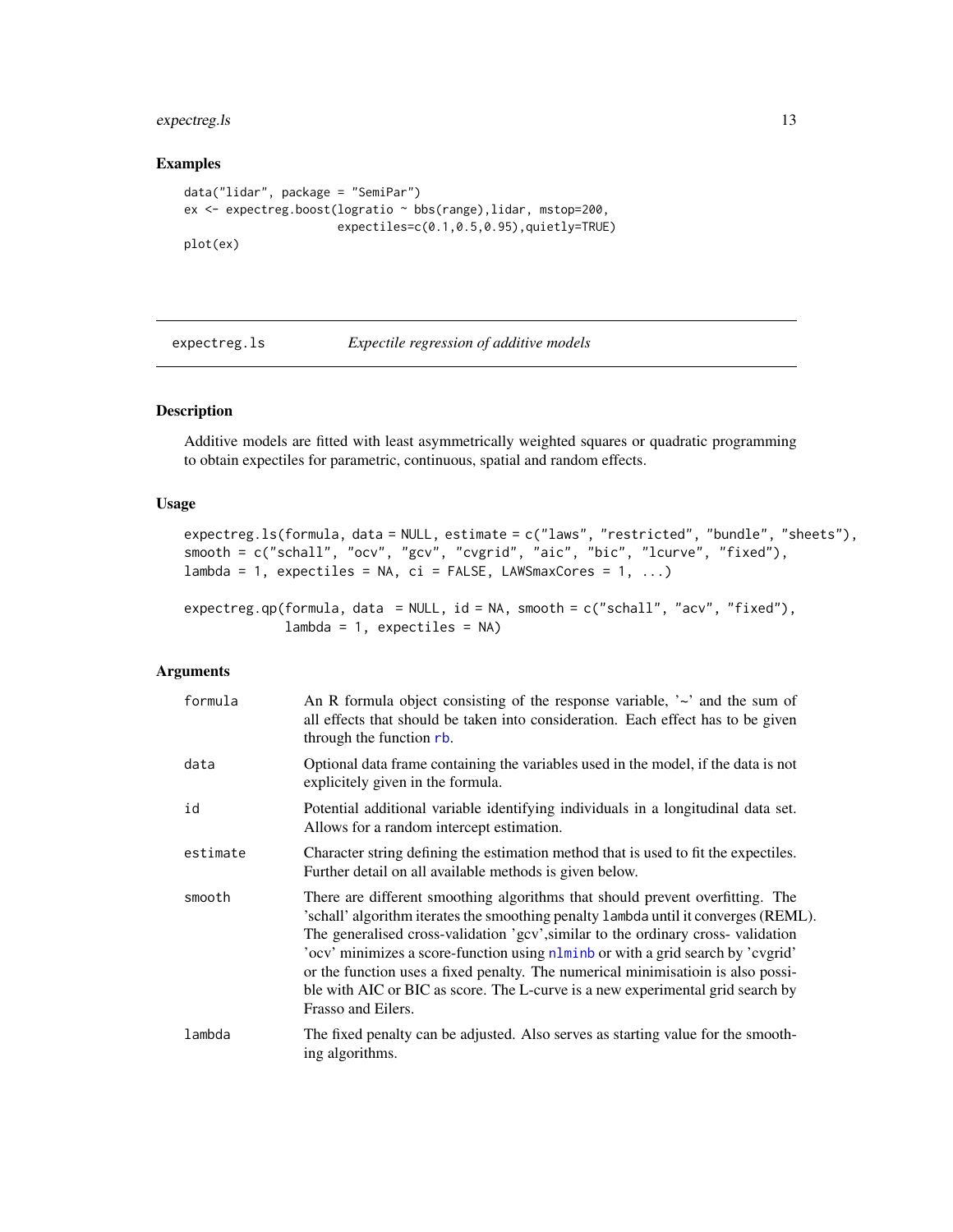<span id="page-13-0"></span>

| expectiles   | In default setting, the expectiles (0.01,0.02,0.05,0.1,0.2,0.5,0.8,0.9,0.95,0.98,0.99)<br>are calculated. You may specify your own set of expectiles in a vector. The op-<br>tion may be set to 'density' for the calculation of a dense set of expectiles that<br>enhances the use of cdf. qp and cdf. bundle afterwards. |
|--------------|----------------------------------------------------------------------------------------------------------------------------------------------------------------------------------------------------------------------------------------------------------------------------------------------------------------------------|
| ci           | Whether a covariance matrix for confidence intervals and a summary is calcu-<br>lated.                                                                                                                                                                                                                                     |
| LAWSmaxCores | How many cores should maximal be used by parallelization                                                                                                                                                                                                                                                                   |
| $\cdots$     | Optional value for re-weight the model with estimate weights and combine se-<br>lected models to one model.                                                                                                                                                                                                                |

#### **Details**

In least asymmetrically weighted squares (LAWS) each expectile is fitted independently from the others. LAWS minimizes:

 $S = \sum_{i=1}^{n} w_i(p)(y_i - \mu_i(p))^2$ 

with

 $w_i(p) = p1_{(y_i > \mu_i(p))} + (1-p)1_{(y_i < \mu_i(p))}.$ 

The restricted version fits the 0.5 expectile at first and then the residuals. Afterwards the other expectiles are fitted as deviation by a factor of the residuals from the mean expectile. This algorithm is based on He(1997). The advantage is that expectile crossing cannot occur, the disadvantage is a suboptimal fit in certain heteroscedastic settings. Also, since the number of fits is significantly decreased, the restricted version is much faster.

The expectile bundle has a resemblence to the restricted regression. At first, a trend curve is fitted and then an iteration is performed between fitting the residuals and calculating the deviation factors for all the expectiles until the results are stable. Therefore this function shares the (dis)advantages of the restricted.

The expectile sheets construct a p-spline basis for the expectiles and perform a continuous fit over all expectiles by fitting the tensor product of the expectile spline basis and the basis of the covariates. In consequence there will be most likely no crossing of expectiles but also a good fit in heteroscedastic scenarios.

The function expectreg.qp also fits a sheet over all expectiles, but it uses quadratic programming with constraints, so crossing of expectiles will definitely not happen. So far the function is implemented for one nonlinear or spatial covariate and further parametric covariates. It works with all smoothing methods.

#### Value

An object of class 'expectreg', which is basically a list consisting of:

| lambda       | The final smoothing parameters for all expectiles and for all effects in a list. For<br>the restricted and the bundle regression there are only the mean and the residual<br>lambda. |
|--------------|--------------------------------------------------------------------------------------------------------------------------------------------------------------------------------------|
| intercepts   | The intercept for each expectile.                                                                                                                                                    |
| coefficients | A matrix of all the coefficients, for each base element a row and for each expec-<br>tile a column.                                                                                  |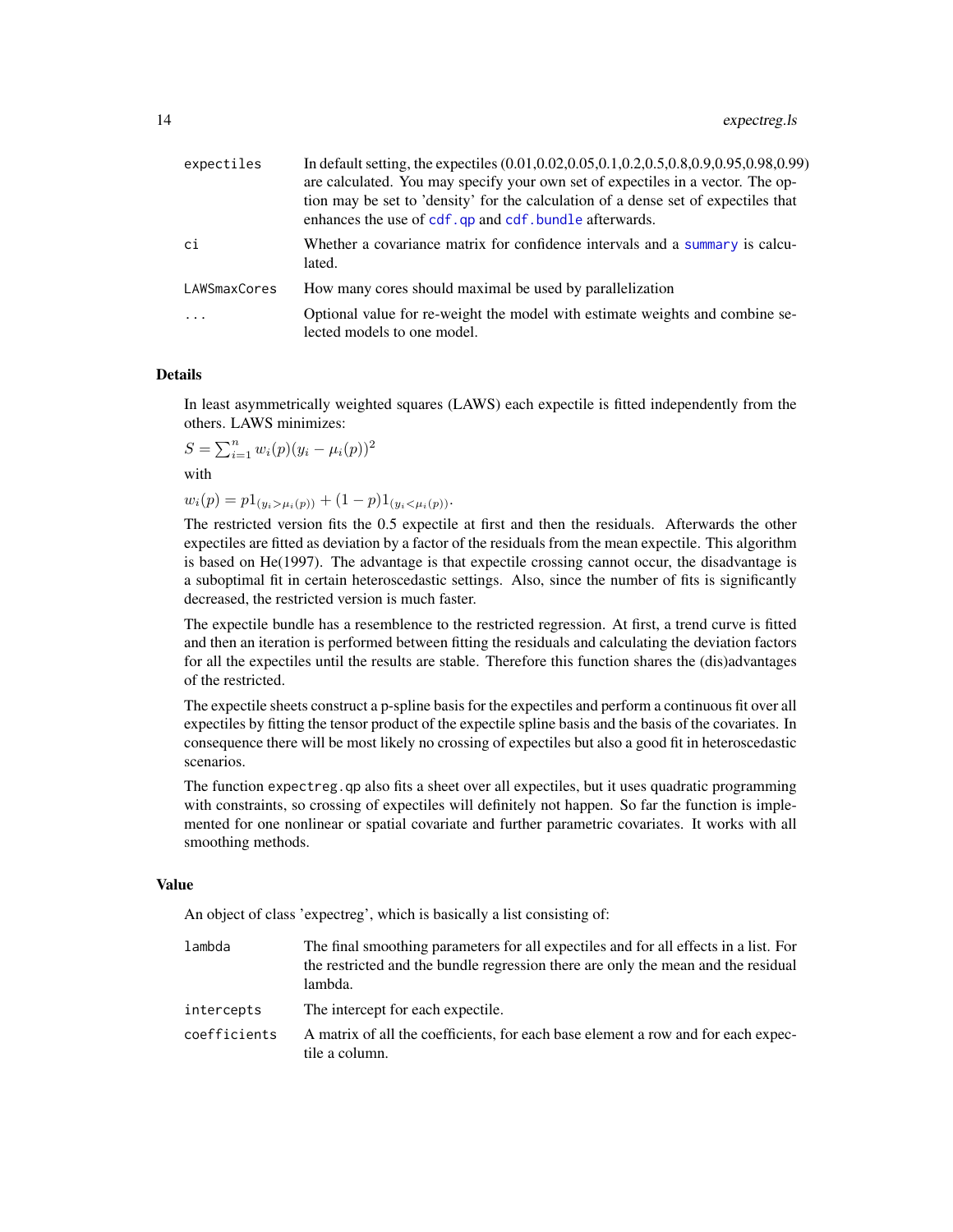#### <span id="page-14-0"></span>expectreg.ls 15

| values      | The fitted values for each observation and all expectiles, separately in a list for<br>each effect in the model, sorted in order of ascending covariate values. |
|-------------|-----------------------------------------------------------------------------------------------------------------------------------------------------------------|
| response    | Vector of the response variable.                                                                                                                                |
| covariates  | List with the values of the covariates.                                                                                                                         |
| formula     | The formula object that was given to the function.                                                                                                              |
| asymmetries | Vector of fitted expectile asymmetries as given by argument expectiles.                                                                                         |
| effects     | List of characters giving the types of covariates.                                                                                                              |
| helper      | List of additional parameters like neighbourhood structure for spatial effects or<br>'phi' for kriging.                                                         |
| design      | Complete design matrix.                                                                                                                                         |
| bases       | Bases components of each covariate.                                                                                                                             |
| fitted      | Fitted values $\hat{y}$ .                                                                                                                                       |
| covmat      | Covariance matrix, estimated when ci = TRUE.                                                                                                                    |
| diag.hatma  | Diagonal of the hat matrix. Used for model selection criteria.                                                                                                  |
| data        | Original data                                                                                                                                                   |
| smooth_orig | Unchanged original type of smoothing.                                                                                                                           |

[plot](#page-25-1), [predict](#page-18-1), [resid](#page-18-1), [fitted](#page-18-1), [effects](#page-18-1) and further convenient methods are available for class 'expectreg'.

#### Author(s)

Fabian Otto-Sobotka Carl von Ossietzky University Oldenburg <https://uol.de>

Thomas Kneib Georg August University Goettingen <https://www.uni-goettingen.de>

Sabine Schnabel Wageningen University and Research Centre <https://www.wur.nl>

Paul Eilers Erasmus Medical Center Rotterdam <https://www.erasmusmc.nl>

Linda Schulze Waltrup, Goeran Kauermann Ludwig Maximilians University Muenchen <https://www.lmu.de>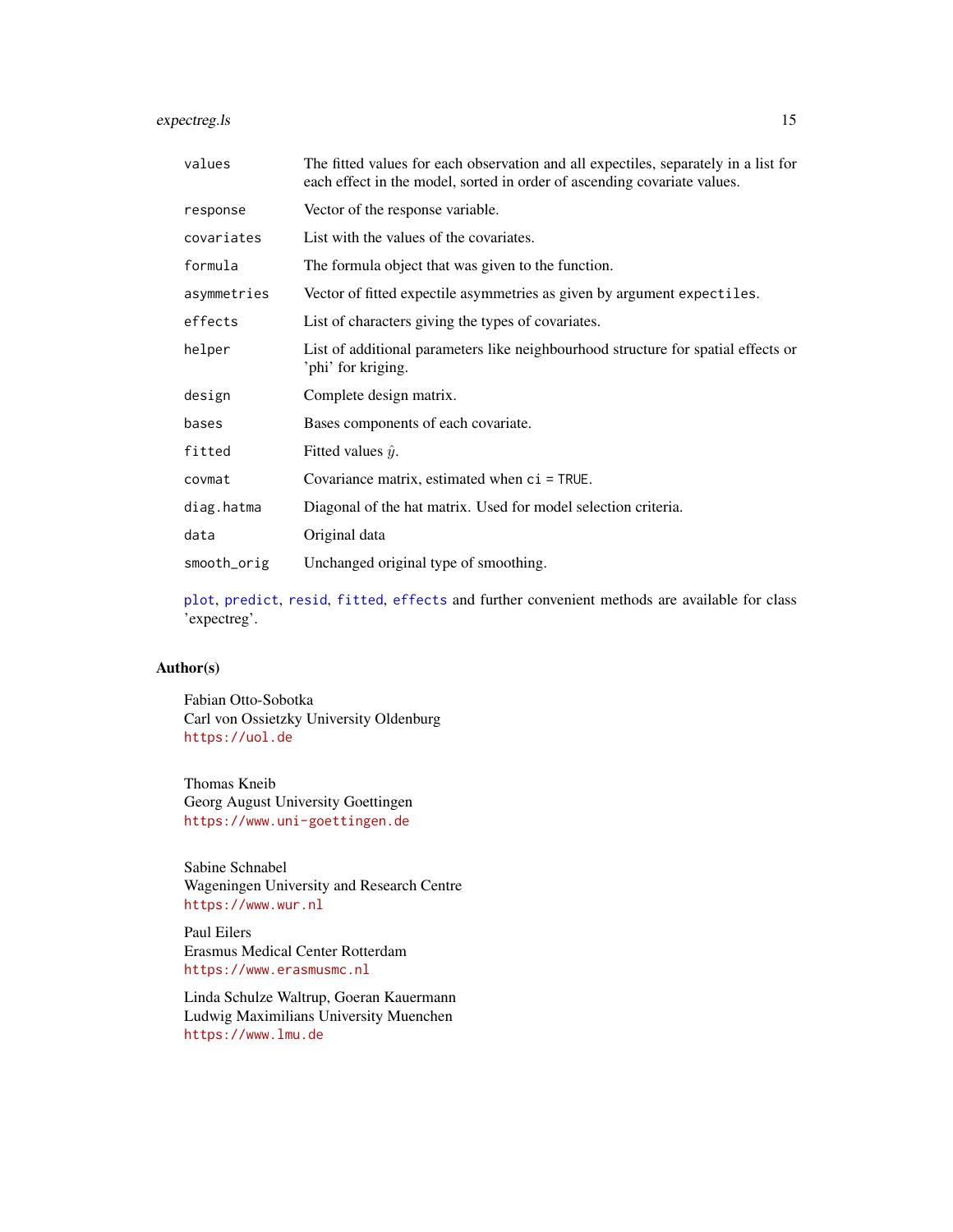#### <span id="page-15-0"></span>References

Schnabel S and Eilers P (2009) *Optimal expectile smoothing* Computational Statistics and Data Analysis, 53:4168-4177

Sobotka F and Kneib T (2010) *Geoadditive Expectile Regression* Computational Statistics and Data Analysis, doi: 10.1016/j.csda.2010.11.015.

Schnabel S and Eilers P (2011) *Expectile sheets for joint estimation of expectile curves* (under review at Statistical Modelling)

Frasso G and Eilers P (2013) *Smoothing parameter selection using the L-curve* (under review)

#### See Also

[rb](#page-29-1), [expectreg.boost](#page-10-1)

#### Examples

```
library(expectreg)
ex = expected. Is (dist <math>\sim rb(speed)</math>, data = cars, smooth = "b", lambda = 5, expected = 0.01, 0.2, 0.8, 0.99)ex = expectreg.ls(dist ~ rb(speed),data=cars,smooth="f",lambda=5,estimate="restricted")
plot(ex)
```

```
data("lidar", package = "SemiPar")
```

```
explaws <- expectreg.ls(logratio~rb(range,"pspline"),data=lidar,smooth="gcv",
                       expectiles=c(0.05,0.5,0.95))
print(explaws)
```
plot(explaws)

```
###expectile regression using a fixed penalty
plot(expectreg.ls(logratio~rb(range,"pspline"),data=lidar,smooth="fixed",
     lambda=1,expectiles=c(0.05,0.25,0.75,0.95)))
plot(expectreg.ls(logratio~rb(range,"pspline"),data=lidar,smooth="fixed",
     lambda=0.0000001,expectiles=c(0.05,0.25,0.75,0.95)))
    #As can be seen in the plot, a too small penalty causes overfitting of the data.
plot(expectreg.ls(logratio~rb(range,"pspline"),data=lidar,smooth="fixed",
     lambda=50,expectiles=c(0.05,0.25,0.75,0.95)))
    #If the penalty parameter is chosen too large,
    #the expectile curves are smooth but don't represent the data anymore.
```
Gasoline *Gasoline Consumption*

#### **Description**

A panel of 18 observations from 1960 to 1978 in OECD countries.

#### Usage

data("Gasoline")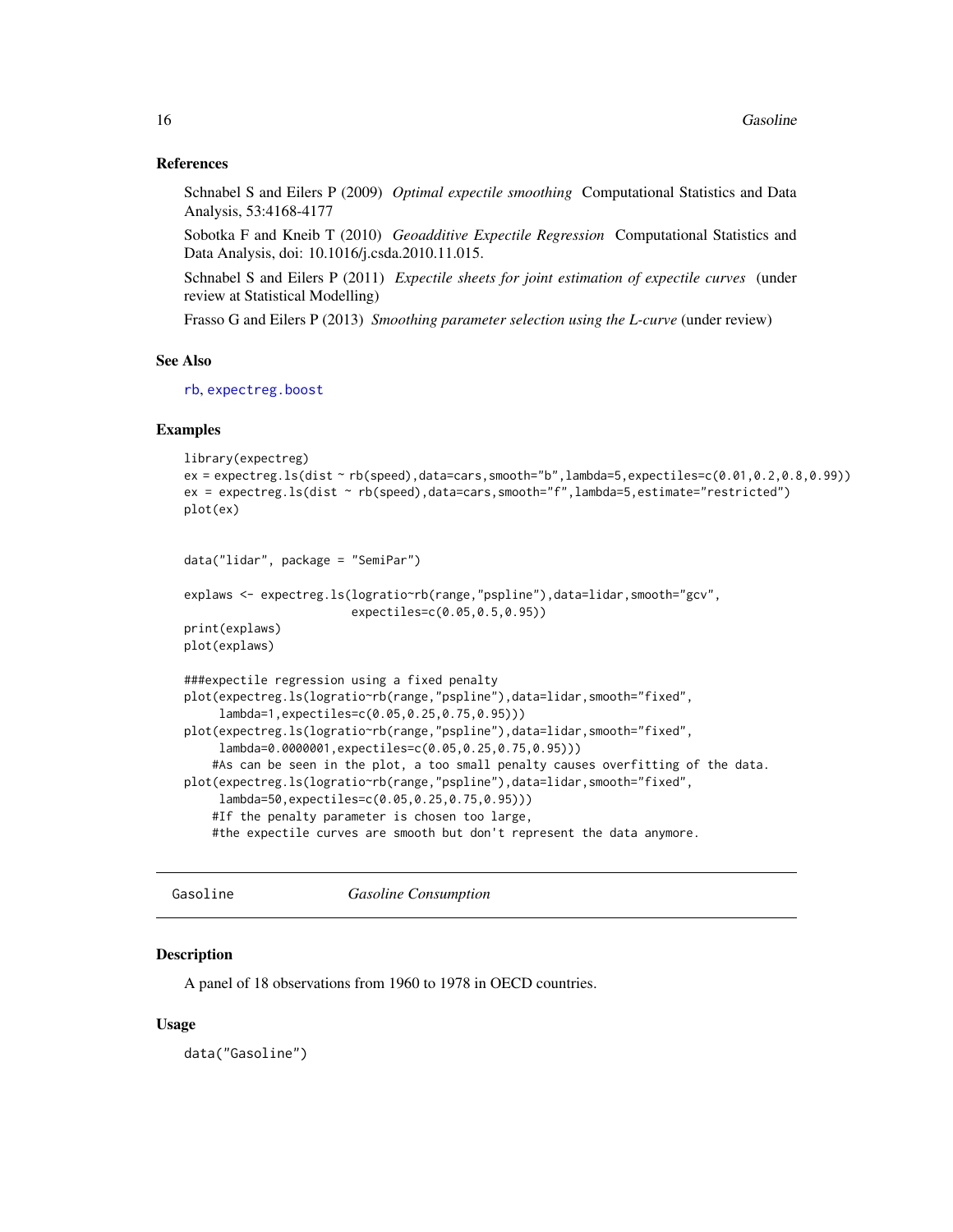#### <span id="page-16-0"></span>india 17

#### Format

A data frame with 342 observations on the following 6 variables.

country a factor with 18 levels AUSTRIA BELGIUM CANADA DENMARK FRANCE GERMANY GREECE IRELAND ITALY JAPAN NETHERLA NORWAY SPAIN SWEDEN SWITZERL TURKEY U.K. U.S.A.

year the year

lgaspcar logarithm of motor gasoline consumption per car

lincomep logarithm of real per-capita income

lrpmg logarithm of real motor gasoline price

lcarpcap logarithm of the stock of cars per capita

#### Source

Online complements to Baltagi (2001).

<https://www.wiley.com/legacy/wileychi/baltagi/>

#### References

Baltagi, Badi H. (2001) "Econometric Analysis of Panel Data", 2nd ed., John Wiley and Sons.

Gibraltar, B.H. and J.M. Griffin (1983) ???Gasoline demand in the OECD: An application of pooling and testing procedures???, European Economic Review, 22(2), 117???137.

#### Examples

data(Gasoline)

```
expreg<-expectreg.ls(lrpmg~rb(lcarpcap),smooth="fixed",data=Gasoline,
lambda=20,estimate="restricted",expectiles=c(0.01,0.05,0.2,0.8,0.95,0.99))
```
plot(expreg)

india *Malnutrition of Childen in India*

#### Description

Data sample from a 'Demographic and Health Survey' about malnutrition of children in india. Data set only contains 1/10 of the observations and some basic variables to enable first analyses.

#### Usage

data(india)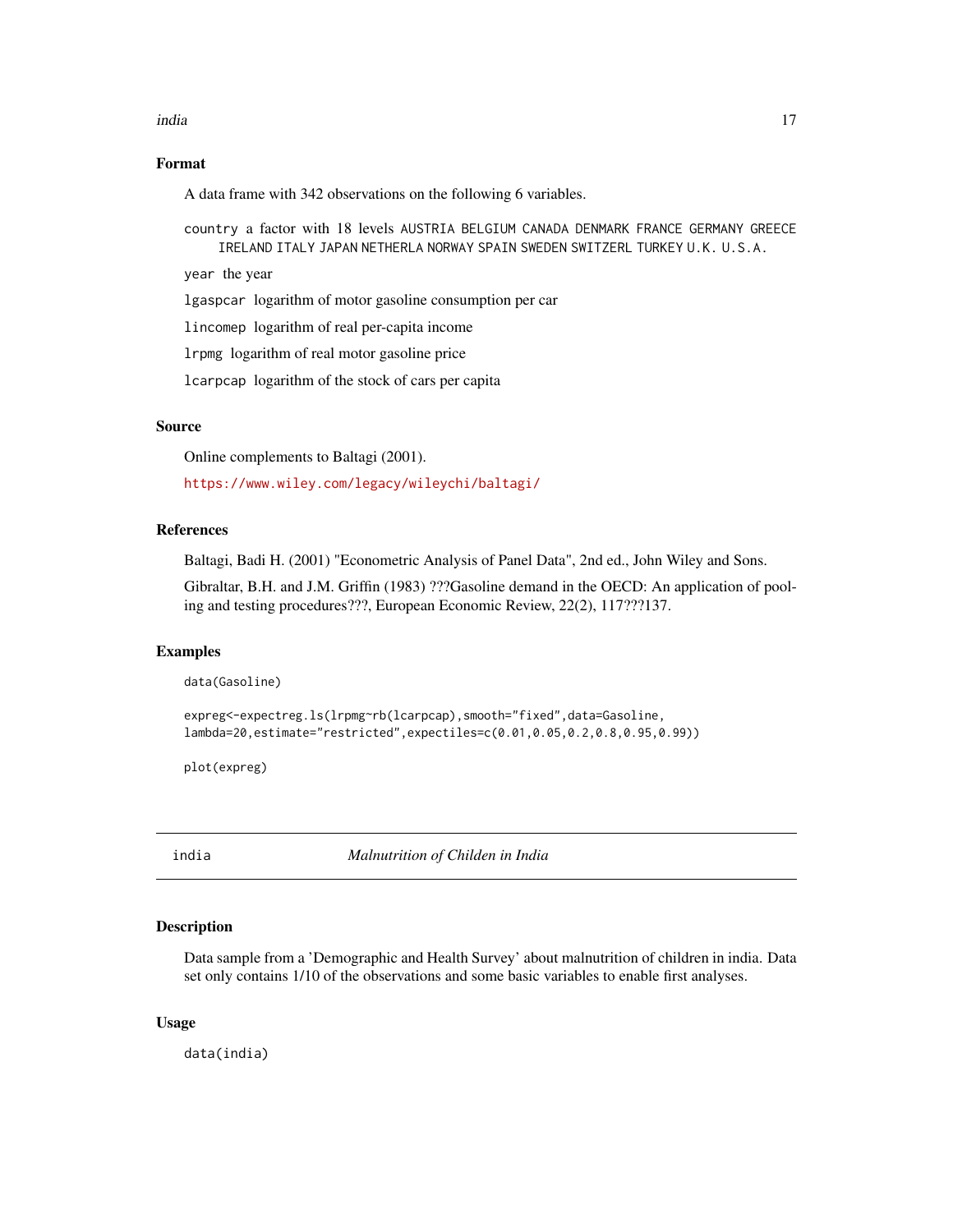#### <span id="page-17-0"></span>18 india.bnd **india.bnd** india.bnd **india.bnd** india.bnd **india.bnd** india.bnd **india.bnd** india.bnd **india.bnd**

#### Format

A data frame with 4000 observations on the following 6 variables.

stunting A numeric malnutrition score with range (-600;600).

- cbmi BMI of the child.
- cage Age of the child in months.
- mbmi BMI of the mother.
- mage Age of the mother in years.
- distH The distict in India, where the child lives. Encoded in the region naming of the map [india.bnd](#page-17-1).

#### Source

<http://www.measuredhs.com>

#### References

Fenske N and Kneib T and Hothorn T (2009) *Identifying Risk Factors for Severe Childhood Malnutrition by Boosting Additive Quantile Regression* Technical Report 052, University of Munich

#### Examples

data(india)

```
expreg <- expectreg.ls(stunting ~ rb(cbmi),smooth="fixed",data=india,
lambda=30,estimate="restricted",expectiles=c(0.01,0.05,0.2,0.8,0.95,0.99))
plot(expreg)
```
<span id="page-17-1"></span>india.bnd *Regions of India - boundary format*

#### Description

Map of the country india, represented in the boundary format (bnd) as defined in the package [BayesX](#page-0-0).

#### Usage

data(india.bnd)

#### Format

```
The format is: List of 449 - attr(*, "class")= chr "bnd" - attr(*, "height2width")= num 0.96 - attr(*,
"surrounding")=List of 449 - attr(*, "regions")= chr [1:440] "84" "108" "136" "277" ...
```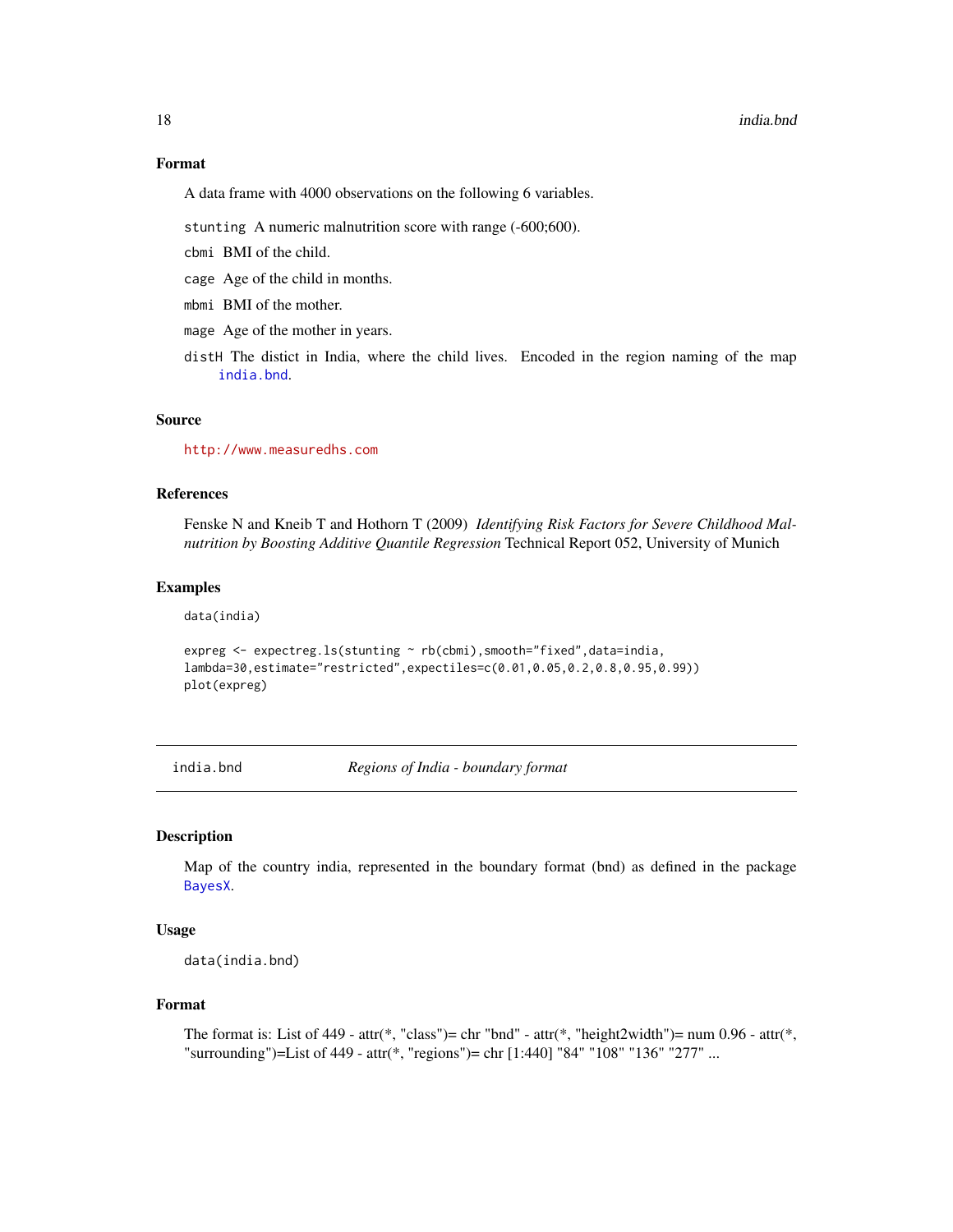#### <span id="page-18-0"></span>methods and the contract of the contract of the contract of the contract of the contract of the contract of the contract of the contract of the contract of the contract of the contract of the contract of the contract of th

#### Details

For details about the format see [read.bnd](#page-0-0).

#### Source

Jan Priebe University of Goettingen <https://www.giga-hamburg.de/de/team/11564856-priebe-jan/>

#### Examples

```
data(india)
data(india.bnd)
```
drawmap(data=india,map=india.bnd,regionvar=6,plotvar=1)

methods *Methods for expectile regression objects*

#### <span id="page-18-1"></span>Description

Methods for objects returned by expectile regression functions.

#### Usage

```
## S3 method for class 'expectreg'
print(x, \ldots)## S3 method for class 'expectreg'
summary(object,...)
## S3 method for class 'expectreg'
predict(object, new data = NULL, with_interestcept = T, ...)## S3 method for class 'expectreg'
x[i]
## S3 method for class 'expectreg'
residuals(object, ...)
## S3 method for class 'expectreg'
resid(object, ...)
## S3 method for class 'expectreg'
fitted(object, ...)
## S3 method for class 'expectreg'
fitted.values(object, ...)
```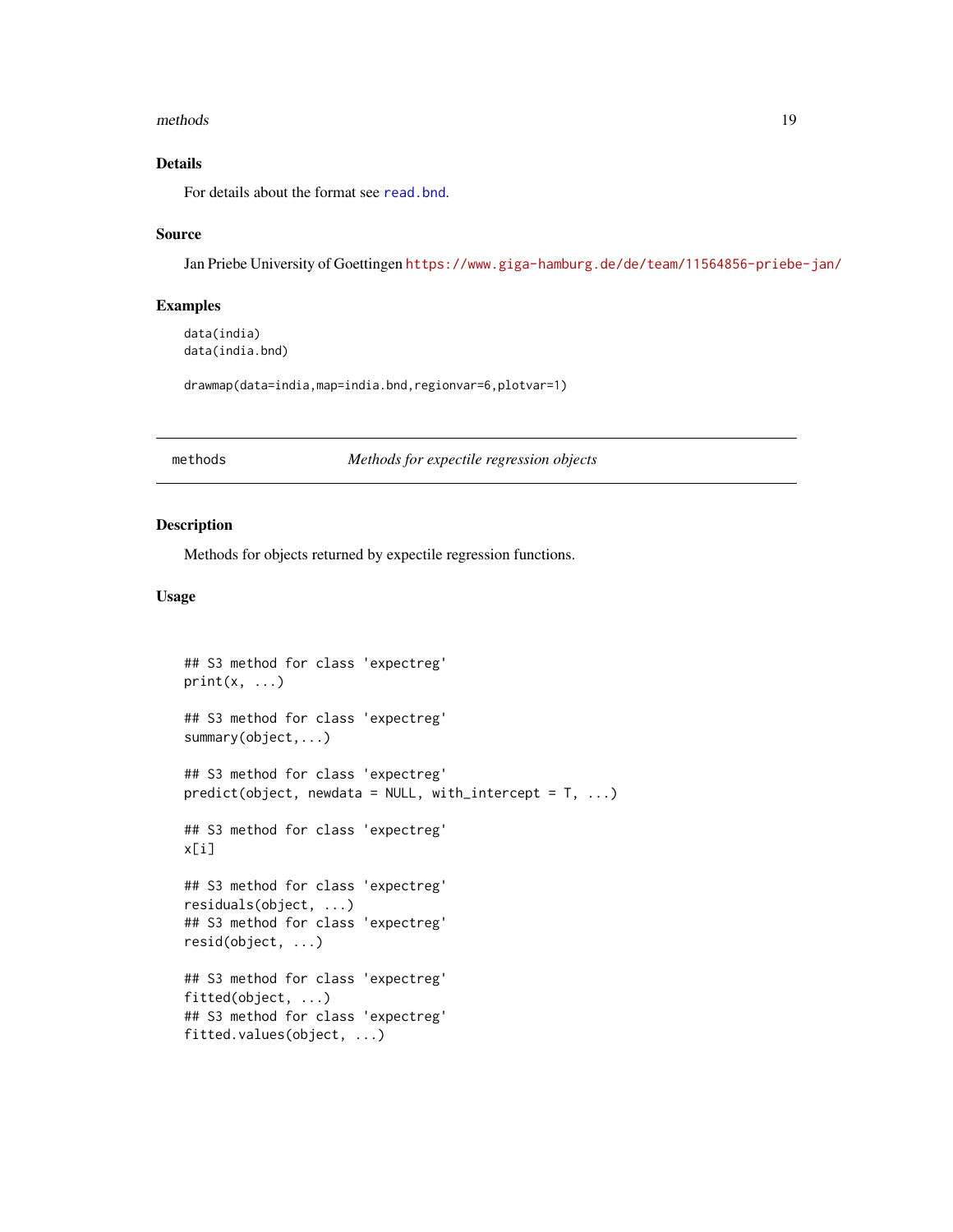#### <span id="page-19-0"></span>20 methods and the contract of the contract of the contract of the contract of the contract of the contract of the contract of the contract of the contract of the contract of the contract of the contract of the contract of

```
## S3 method for class 'expectreg'
effects(object, ...)
## S3 method for class 'expectreg'
coef(object, ...)
## S3 method for class 'expectreg'
coefficients(object, ...)
## S3 method for class 'expectreg'
confint(object, parm = NULL, level = 0.95, ...)
```
#### Arguments

| x,object       | An object of class expectreg as returned e.g. by the function expectreg. 1s.                                                                                          |
|----------------|-----------------------------------------------------------------------------------------------------------------------------------------------------------------------|
| newdata        | Optionally, a data frame in which to look for variables with which to predict.                                                                                        |
| with_intercept | Should the intercept be added to the prediction of splines?                                                                                                           |
| i              | Covariate numbers to be kept in subset.                                                                                                                               |
| level          | Coverage probability of the generated confidence intervals.                                                                                                           |
| parm           | Optionally the confidence intervals may be restricted to certain covariates, to be<br>named in a vector. Otherwise the confidence intervals for the fit are returned. |
| $\ddotsc$      | additional arguments passed over.                                                                                                                                     |

#### Details

These functions can be used to extract details from fitted models. print shows a dense representation of the model fit.

[ can be used to define a new object with a subset of covariates from the original fit.

The function coef extracts the regression coefficients for each covariate listed separately. For the function [expectreg.boost](#page-10-1) this is not possible.

#### Value

[ returns a new object of class expectreg with a subset of covariates from the original fit.

resid returns the residuals in order of the response.

fitted returns the overall fitted values  $\hat{y}$  while effects returns the values for each covariate in a list.

coef returns a list of all regression coefficients separately for each covariate.

#### Author(s)

Fabian Otto- Sobotka Carl von Ossietzky University Oldenburg <https://uol.de>

Elmar Spiegel Georg August University Goettingen <https://www.uni-goettingen.de>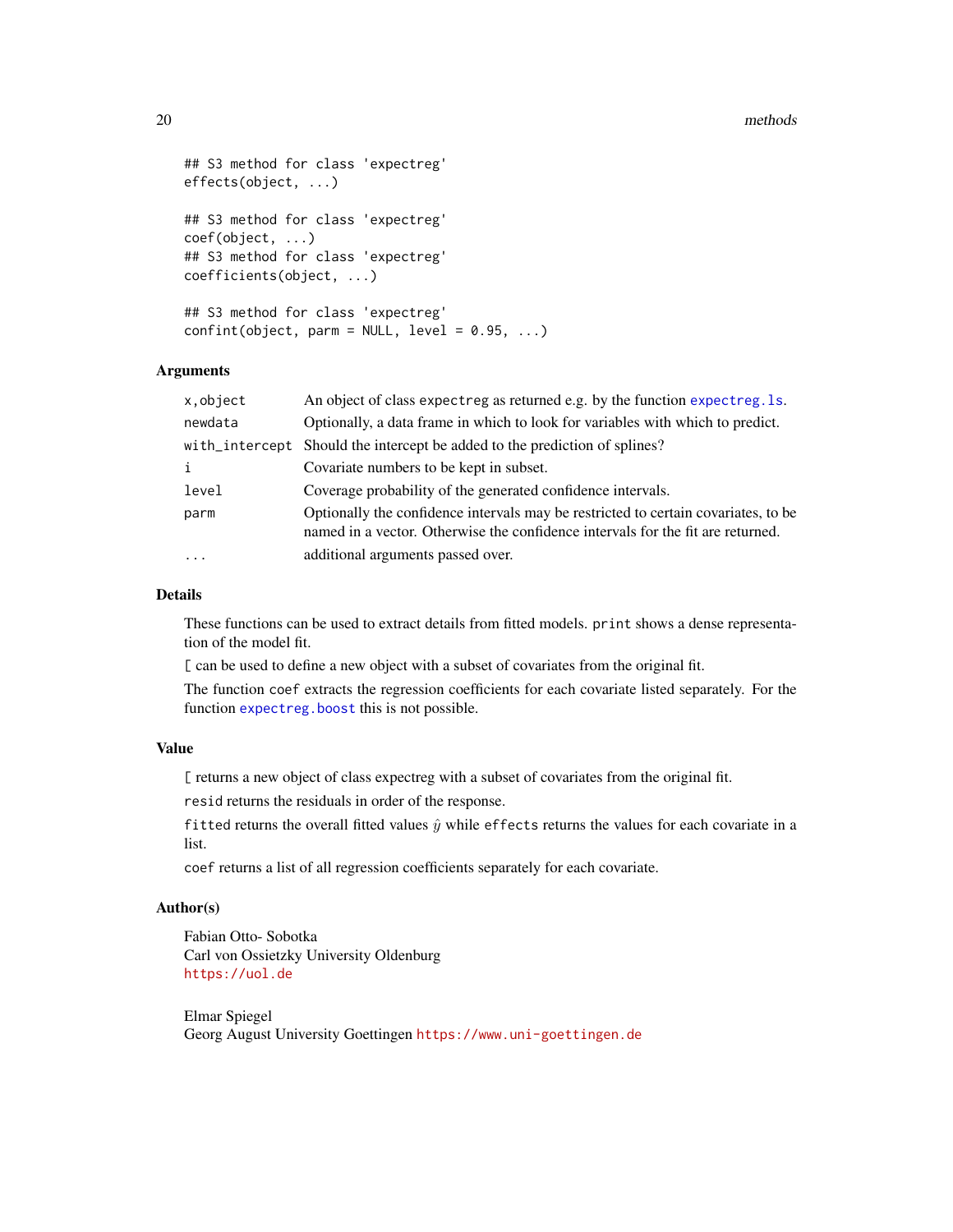#### <span id="page-20-0"></span>Mqreg 21

#### References

Schnabel S and Eilers P (2009) *Optimal expectile smoothing* Computational Statistics and Data Analysis, 53:4168-4177

Sobotka F and Kneib T (2010) *Geoadditive Expectile Regression* Computational Statistics and Data Analysis, doi: 10.1016/j.csda.2010.11.015.

#### See Also

[expectreg.ls](#page-12-1), [expectreg.boost](#page-10-1), [expectreg.qp](#page-12-2)

#### Examples

```
data(dutchboys)
```

```
expreg <- expectreg.ls(hgt ~ rb(age,"pspline"),data=dutchboys,smooth="f",
                      expectiles=c(0.05,0.2,0.8,0.95))
```
print(expreg)

coef(expreg)

 $new.d = ductchboys[1:10, ]$  $new.d[, 2] = 1:10$ 

predict(expreg,newdata=new.d)

Mqreg *Semiparametric M-Quantile Regression*

#### Description

Robust M-quantiles are estimated using an iterative penalised reweighted least squares approach. Effects using quadratic penalties can be included, such as P-splines, Markov random fields or Kriging.

#### Usage

```
Mqreg(formula, data = NULL, smooth = c("schall", "acv", "fixed"),
      estimate = c("iprls", "restricted"),lambda = 1, tau = NA, robust = 1.345,
      adaptive = FALSE, ci = FALSE, LSMaxCores = 1)
```
#### Arguments

| formula | An R formula object consisting of the response variable, $\sim$ and the sum of                                          |
|---------|-------------------------------------------------------------------------------------------------------------------------|
|         | all effects that should be taken into consideration. Each effect has to be given<br>through the function rb.            |
| data    | Optional data frame containing the variables used in the model, if the data is not<br>explicitely given in the formula. |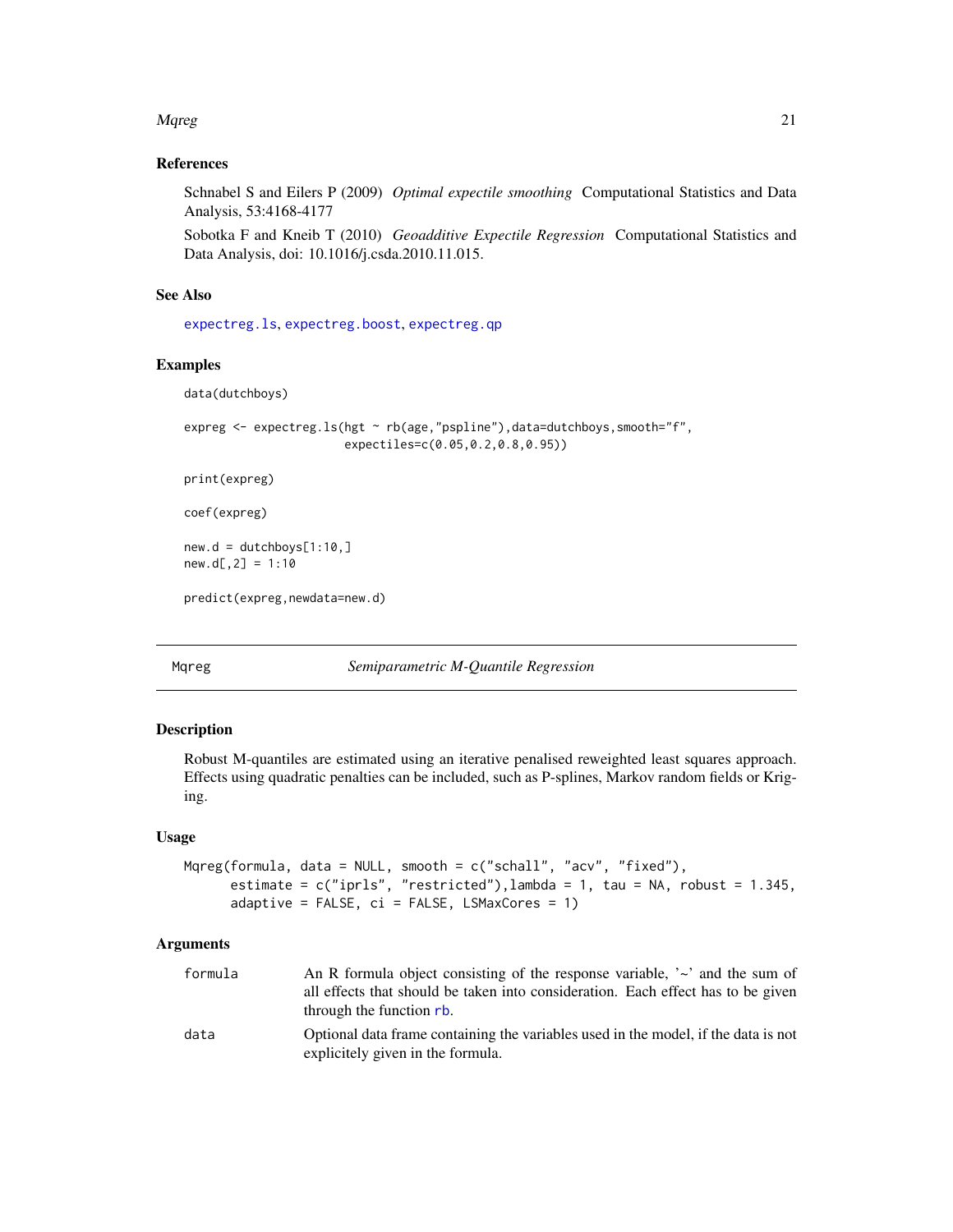<span id="page-21-0"></span>

| estimate          | Character string defining the estimation method that is used to fit the expectiles.<br>Further detail on all available methods is given below.                                                                                                                                                                                     |
|-------------------|------------------------------------------------------------------------------------------------------------------------------------------------------------------------------------------------------------------------------------------------------------------------------------------------------------------------------------|
| smooth            | There are different smoothing algorithms that should prevent overfitting. The<br>'schall' algorithm iterates the smoothing penalty lambda until it converges, the<br>asymmetric cross-validation 'acv' minimizes a score-function using nlm or the<br>function uses a fixed penalty.                                               |
| lambda            | The fixed penalty can be adjusted. Also serves as starting value for the smooth-<br>ing algorithms.                                                                                                                                                                                                                                |
| tau               | In default setting, the expectiles (0.01, 0.02, 0.05, 0.1, 0.2, 0.5, 0.8, 0.9, 0.95, 0.98, 0.99)<br>are calculated. You may specify your own set of expectiles in a vector. The op-<br>tion may be set to 'density' for the calculation of a dense set of expectiles that<br>enhances the use of cdf.qp and cdf.bundle afterwards. |
| robust            | Robustness constant in M-estimation. See Details for definition.                                                                                                                                                                                                                                                                   |
| adaptive          | Logical. Whether the robustness constant is adapted along the covariates.                                                                                                                                                                                                                                                          |
| сi                | Whether a covariance matrix for confidence intervals and the summary function<br>is calculated.                                                                                                                                                                                                                                    |
| <b>LSMaxCores</b> | How many cores should maximal be used by parallelization                                                                                                                                                                                                                                                                           |
|                   |                                                                                                                                                                                                                                                                                                                                    |

#### Details

In the least squares approach the following loss function is minimised:

 $S = \sum_{i=1}^{n} w_p (y_i - m_i(p))^2$ with weights

 $w_p(u) = (-(1-p) * c * (u_i < -c) + (1-p) * u_i * (u_i < 0 \& u_i \ge -c) + p * u_i * (u_i \ge -c)$  $0 \& u_i < c$ ) + p  $\ast$  c  $\ast$  ( $u_i > = c$ ))/ $u_i$ 

#### for quantiles and

 $w_p(u) = -(1-p) * c * (u_i < -c) + (1-p) * u_i * (u_i < 0 \& u_i > = -c) + p * u_i * (u_i > = 0 \& u_i < 0 \& u_i > = 0 \& u_i < 0$  $c) + p * c * (u_i >= c)$ 

for expectiles, with standardised residuals  $u_i = 0.6745 * (y_i - m_i(p))/median(y - m(p))$  and robustness constant c.

#### Value

An object of class 'expectreg', which is basically a list consisting of:

| lambda       | The final smoothing parameters for all expectiles and for all effects in a list. For<br>the restricted and the bundle regression there are only the mean and the residual<br>lambda. |
|--------------|--------------------------------------------------------------------------------------------------------------------------------------------------------------------------------------|
| intercepts   | The intercept for each expectile.                                                                                                                                                    |
| coefficients | A matrix of all the coefficients, for each base element a row and for each expec-<br>tile a column.                                                                                  |
| values       | The fitted values for each observation and all expectiles, separately in a list for<br>each effect in the model, sorted in order of ascending covariate values.                      |
| response     | Vector of the response variable.                                                                                                                                                     |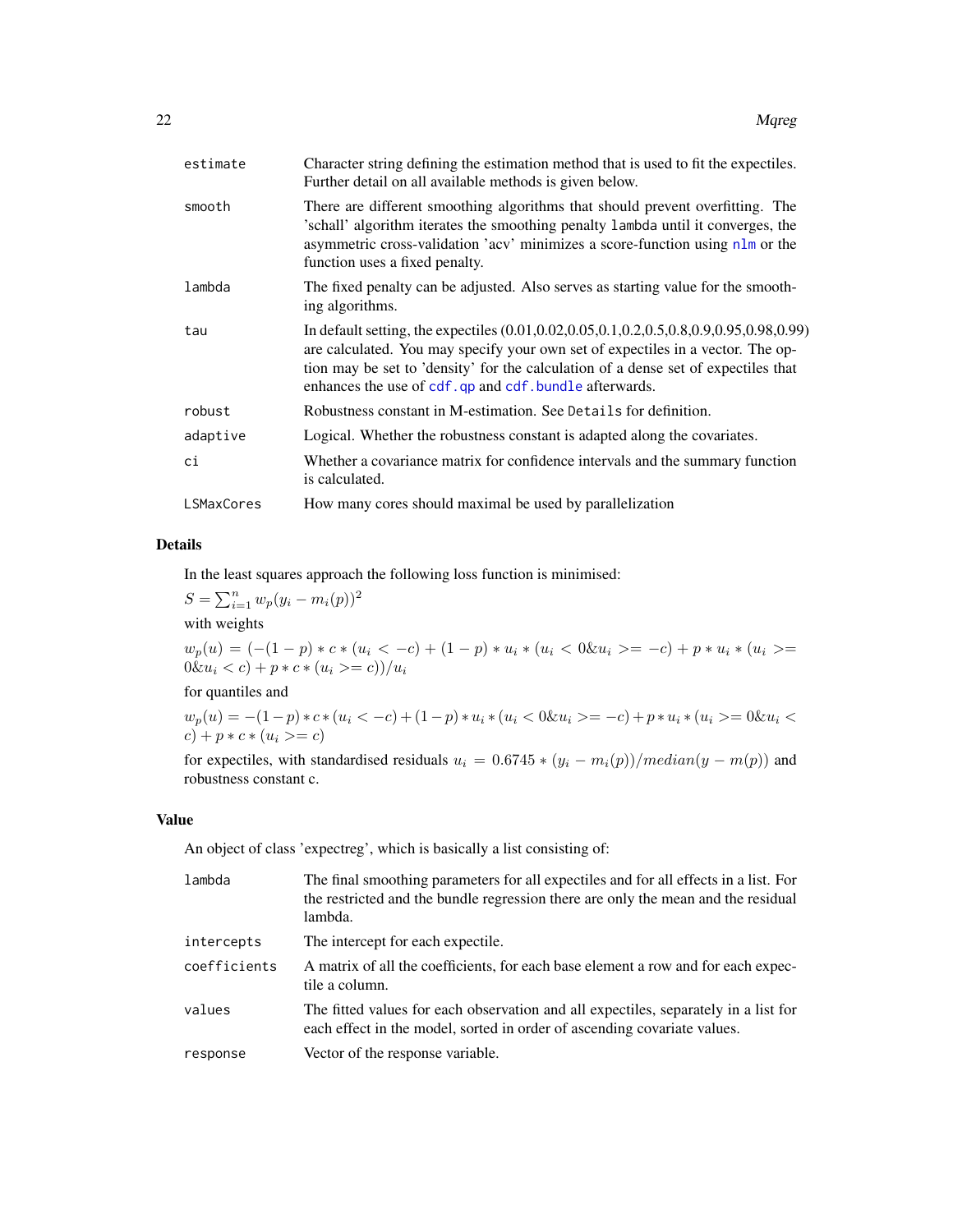#### <span id="page-22-0"></span>Mqreg 23

| covariates  | List with the values of the covariates.                                                                 |
|-------------|---------------------------------------------------------------------------------------------------------|
| formula     | The formula object that was given to the function.                                                      |
| asymmetries | Vector of fitted expectile asymmetries as given by argument expectiles.                                 |
| effects     | List of characters giving the types of covariates.                                                      |
| helper      | List of additional parameters like neighbourhood structure for spatial effects or<br>'phi' for kriging. |
| design      | Complete design matrix.                                                                                 |
| fitted      | Fitted values $\hat{y}$ .                                                                               |

[plot](#page-25-1), [predict](#page-18-1), [resid](#page-18-1), [fitted](#page-18-1), [effects](#page-18-1) and further convenient methods are available for class 'expectreg'.

#### Author(s)

Monica Pratesi University Pisa <https://www.unipi.it>

M. Giovanna Ranalli University Perugia <https://www.unipg.it>

Nicola Salvati University Perugia <https://www.unipg.it>

Fabian Otto-Sobotka University Oldenburg <https://uol.de>

#### References

Pratesi M, Ranalli G and Salvati N (2009) *Nonparametric M-quantile regression using penalised splines* Journal of Nonparametric Statistics, 21:3, 287-304.

Otto-Sobotka F, Ranalli G, Salvati N, Kneib T (2019) *Adaptive Semiparametric M-quantile Regression* Econometrics and Statistics 11, 116-129.

#### See Also

[expectreg.ls](#page-12-1), [rqss](#page-0-0)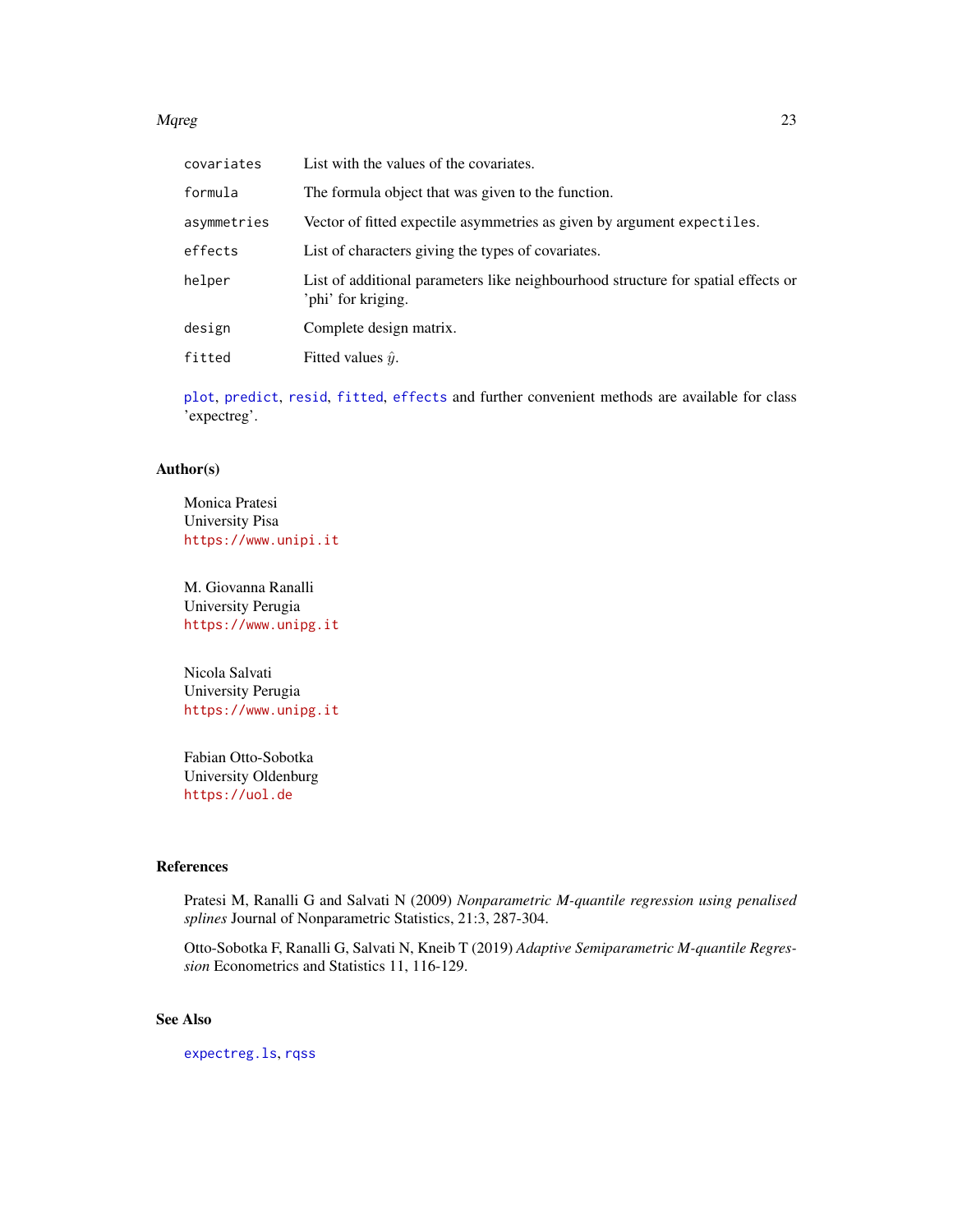#### Examples

```
data("lidar", package = "SemiPar")
m <- Mqreg(logratio~rb(range,"pspline"),data=lidar,smooth="f",
                        tau=c(0.05,0.5,0.95),lambda=10)
plot(m,rug=FALSE)
```
northger.bnd *Regions of northern Germany - boundary format*

#### Description

Map of northern Germany, represented in the boundary format (bnd) as defined in the package [BayesX](#page-0-0).

#### Usage

data(northger.bnd)

#### Format

The format is: List of 145 - attr(\*, "class")= chr "bnd" - attr(\*, "height2width")= num 1.54 - attr(\*, "surrounding")=List of 145 - attr(\*, "regions")= chr [1:145] "1001" "1002" "1003" "1004" ...

#### Details

For details about the format see [read.bnd](#page-0-0).

#### Source

Thomas Kneib Georg August University Goettingen <https://www.uni-goettingen.de>

#### Examples

data(northger.bnd)

drawmap(map=northger.bnd,mar.min=NULL)

<span id="page-23-0"></span>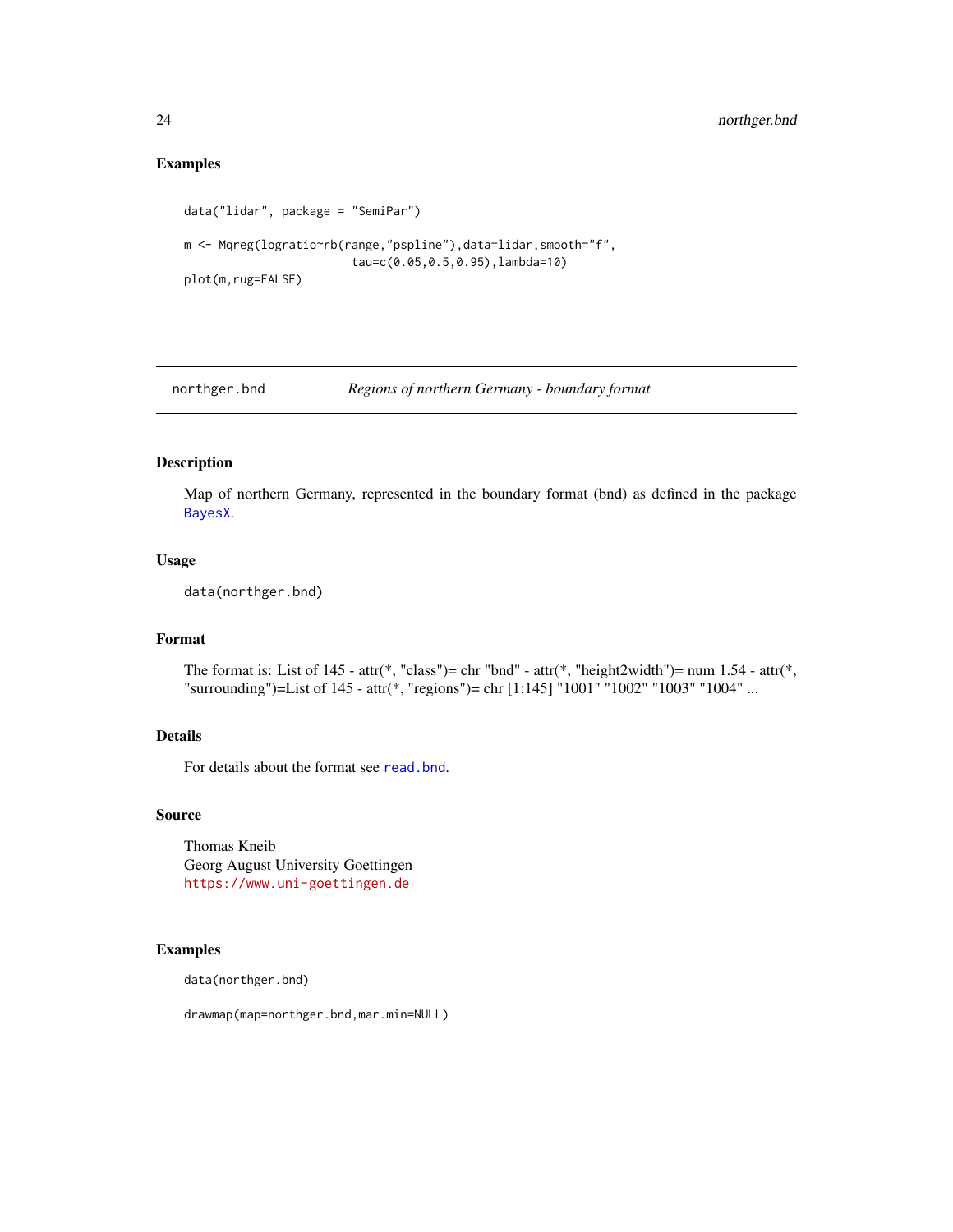<span id="page-24-0"></span>

#### <span id="page-24-1"></span>Description

Density, distribution function, quantile function, random generation, expectile function and expectile distribution function for a family of distributions for which expectiles and quantiles coincide.

#### Usage

```
pemq(z,ncp=0,s=1)
demq(z,ncp=0,s=1)
qemq(q,ncp=0,s=1)
remq(n,ncp=0,s=1)
eemq(asy,ncp=0,s=1)
peemq(e,ncp=0,s=1)
```
#### Arguments

| ncp    | non centrality parameter and mean of the distribution.                                         |
|--------|------------------------------------------------------------------------------------------------|
| S      | scaling parameter, has to be positive.                                                         |
| z, e   | vector of quantiles / expectiles.                                                              |
| q, asy | vector of asymmetries / probabilities.                                                         |
| n      | number of observations. If length(n) $> 1$ , the length is taken to be the number<br>required. |

#### Details

This distribution has the cumulative distribution function:  $F(x;ncp, s) = \frac{1}{2}(1+sgn(\frac{x-ncp}{s})\sqrt{1-\frac{2}{2+(\frac{x-ncp}{s})^2}})$ 

and the density:  $f(x; ncp, s) = \frac{1}{s} (\frac{1}{2 + (\frac{x - ncp}{s})^2})^{\frac{3}{2}}$ 

It has infinite variance, still can be scaled by the parameter s. It has mean ncp. In the canonical parameters it is equal to a students-t distribution with 2 degrees of freedom. For  $s = \sqrt{2}$  it is equal to a distribution introduced by Koenker(2005).

#### Value

demq gives the density, pemq and peemq give the distribution function, qemq gives the quantile function, eemq computes the expectiles numerically and is only provided for completeness, since the quantiles = expectiles can be determined analytically using qemq, and remq generates random deviates.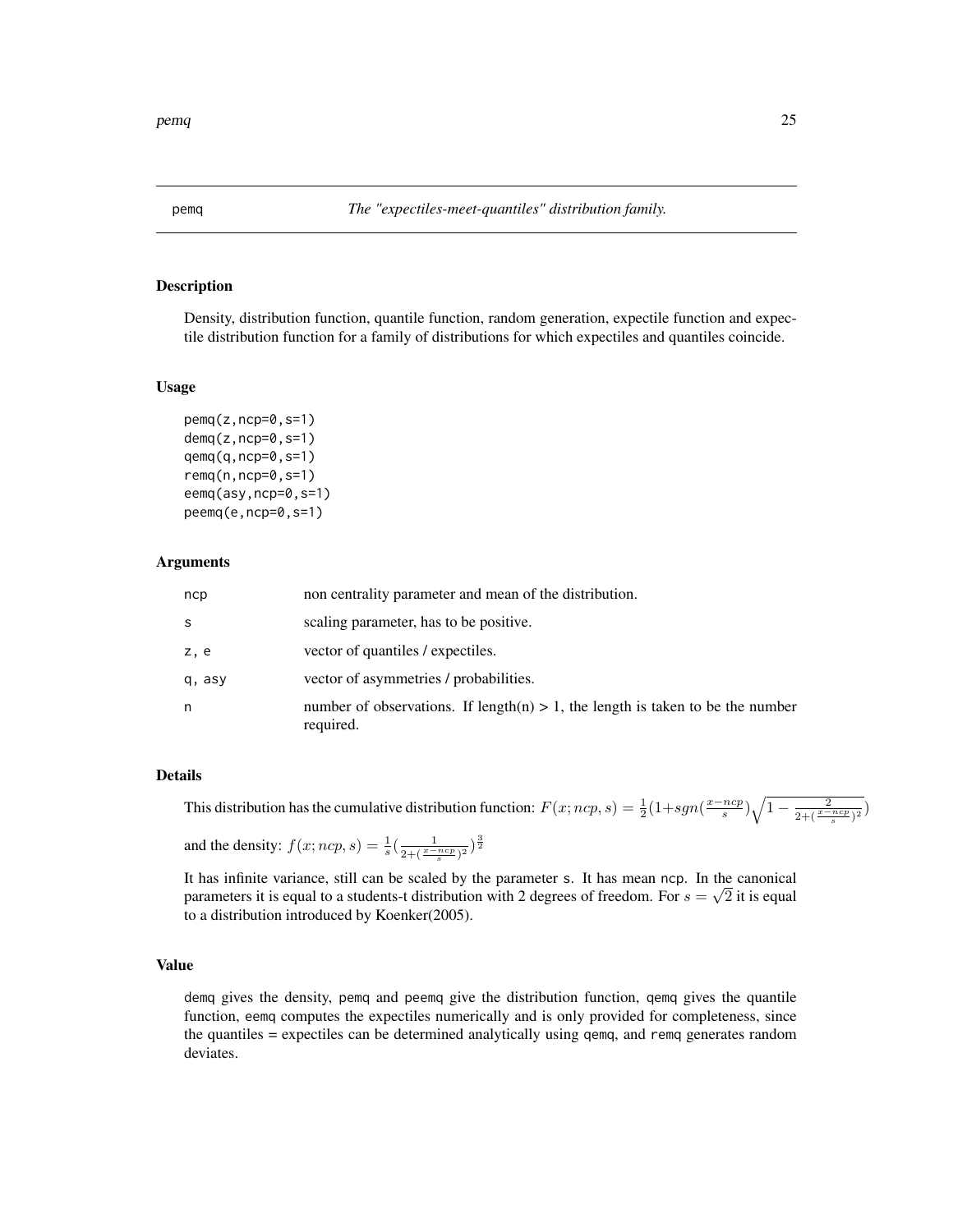#### <span id="page-25-0"></span>26 plot.expectreg

#### Author(s)

Fabian Otto- Sobotka Carl von Ossietzky University Oldenburg <https://uol.de>

Thomas Kneib Georg August University Goettingen <https://www.uni-goettingen.de>

#### References

Koenker R (2005) *Quantile Regression* Cambridge University Press, New York

#### See Also

[enorm](#page-6-1)

#### Examples

```
x \le - seq(-5, 5, length=100)
plot(x,demq(x))
plot(x,pemq(x,ncp=1))
z <- remq(100,s=sqrt(2))
plot(z)
y <- seq(0.02,0.98,0.2)
qemq(y)
eemq(y)
pemq(x) - pemq(x)
```
<span id="page-25-1"></span>plot.expectreg *Default expectreg plotting*

#### Description

Takes a expectreg object and plots the estimated effects.

#### Usage

```
## S3 method for class 'expectreg'
plot(x, rug = TRUE, xlab = NULL, ylab = NULL, ylim = NULL,legend = TRUE, ci = FALSE, ask = NULL, cex.main = 2, mar.min = 5, main = NULL,
cols = "rainbow", hcl.par = list(h = c(260, 0), c = 185, l = c(30, 85)),
ylim_spat = NULL, ylim_factor = NULL, range_warning = TRUE, add_intercept = TRUE, ...)
```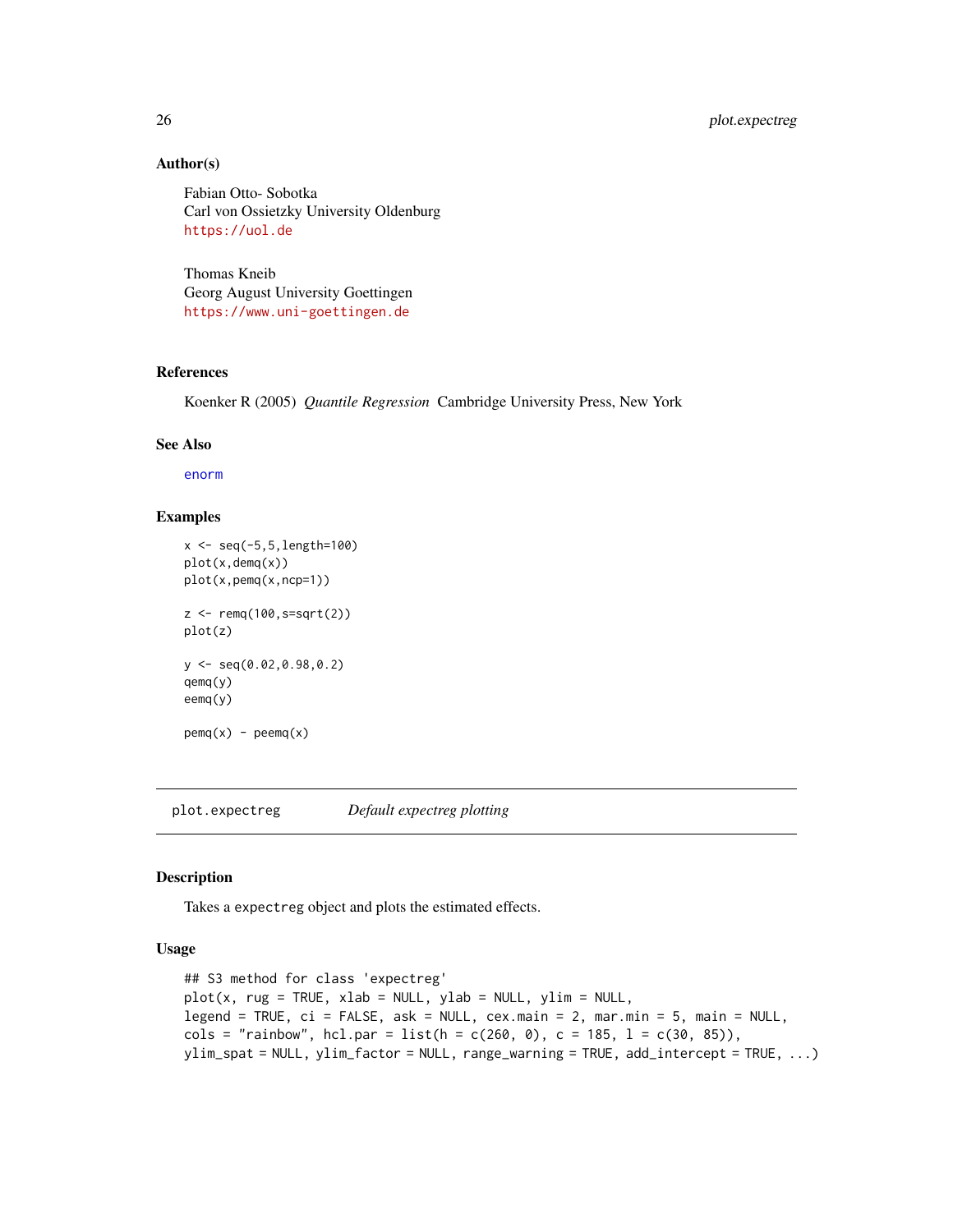#### <span id="page-26-0"></span>plot.expectreg 27

#### Arguments

| $\times$         | An object of class expectreg as returned e.g. by the function expectreg. 1s.                                                                                       |
|------------------|--------------------------------------------------------------------------------------------------------------------------------------------------------------------|
| rug              | Boolean. Whether nonlinear effects are displayed in a rug plot.                                                                                                    |
| xlab, ylab, ylim |                                                                                                                                                                    |
|                  | Graphic parameters. x1ab should match the number of covariates.                                                                                                    |
| legend           | Boolean. Decides whether a legend is added to the plots.                                                                                                           |
| сi               | Boolean. Whether confidence intervals and significances should be plotted.                                                                                         |
| ask              | Should always be asked before a new plot is printed.                                                                                                               |
| cex.main         | Font size of main                                                                                                                                                  |
| mar.min          | Minimal margins, important when markov fields are plotted                                                                                                          |
| main             | Vector of main per plot                                                                                                                                            |
| cols             | Colours sheme of plots. Default is rainbow. Alternatively hcl can be used.                                                                                         |
| hcl.par          | Parameters to specify the hcl coulour sheme.                                                                                                                       |
| ylim_spat        | y_limits of the markov random field and all other spatial methods.                                                                                                 |
| ylim_factor      | y_limits of the plots of factor covariates.                                                                                                                        |
| range_warning    | Should a warning be printed in the graphic if the range of the markov random<br>field/factor plot is larger than the specified limits in markov_ylim/factors_ylim. |
| add_intercept    | Should the intercept be added to the plots of splines?                                                                                                             |

...

#### Details

The plot function gives a visual representation of the fitted expectiles separately for each covariate.

#### Value

No return value, only graphical output.

#### Author(s)

Fabian Otto- Sobotka Carl von Ossietzky University Oldenburg <https://uol.de>

Elmar Spiegel Georg August University Goettingen <https://www.uni-goettingen.de>

#### References

Schnabel S and Eilers P (2009) *Optimal expectile smoothing* Computational Statistics and Data Analysis, 53:4168-4177

Sobotka F and Kneib T (2010) *Geoadditive Expectile Regression* Computational Statistics and Data Analysis, doi: 10.1016/j.csda.2010.11.015.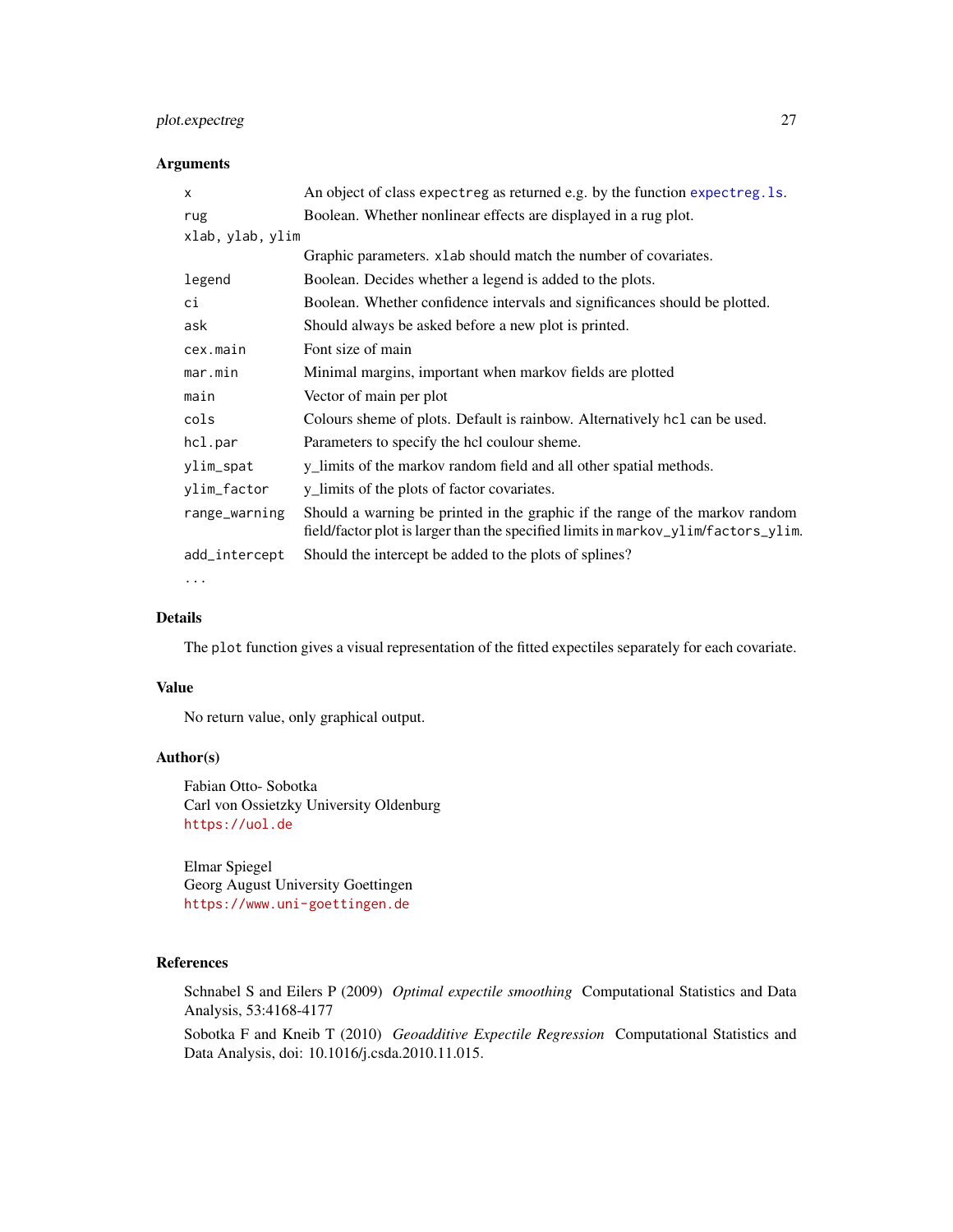#### See Also

[expectreg.ls](#page-12-1), [expectreg.boost](#page-10-1), [expectreg.qp](#page-12-2)

#### Examples

```
data(dutchboys)
```

```
expreg <- expectreg.ls(hgt ~ rb(age,"pspline"),data=dutchboys,smooth="f",
                      expectiles=c(0.05,0.2,0.8,0.95))
plot(expreg)
```
<span id="page-27-1"></span>

```
quant.bundle Restricted expectile regression of additive models
```
#### Description

A location-scale model to fit generalized additive models with least asymmetrically weighted squares to obtain the graphs of different expectiles or quantiles for continuous, spatial or random effects.

#### Usage

```
quant.bundle(formula, data = NULL, smooth = c("schall", "acv", "fixed"),
            lambda = 1, quantiles = NA, simple = TRUE)
```
#### Arguments

| formula   | An R formula object consisting of the response variable, $\sim$ and the sum of<br>all effects that should be taken into consideration. Each effect has to be given<br>through the function rb.                                                                                      |
|-----------|-------------------------------------------------------------------------------------------------------------------------------------------------------------------------------------------------------------------------------------------------------------------------------------|
| data      | Optional data frame containing the variables used in the model, if the data is not<br>explicitely given in the formula.                                                                                                                                                             |
| smooth    | There are different smoothing algorithms that should prevent overfitting. The<br>schall' algorithm iterates the smoothing penalty lambda until it converges, the<br>asymmetric cross-validation 'acv' minimizes a score-function using nlm or the<br>function uses a fixed penalty. |
| lambda    | The fixed penalty can be adjusted. Also serves as starting value for the smooth-<br>ing algorithms.                                                                                                                                                                                 |
| quantiles | In default setting, the quantiles (0.01, 0.02, 0.05, 0.1, 0.2, 0.5, 0.8, 0.9, 0.95, 0.98, 0.99)<br>are calculated. You may specify your own set of expectiles in a vector.                                                                                                          |
| simple    | A binary variable depicting if the restricted expectiles (TRUE) or the bundle is<br>used as basis for the quantile bundle.                                                                                                                                                          |

<span id="page-27-0"></span>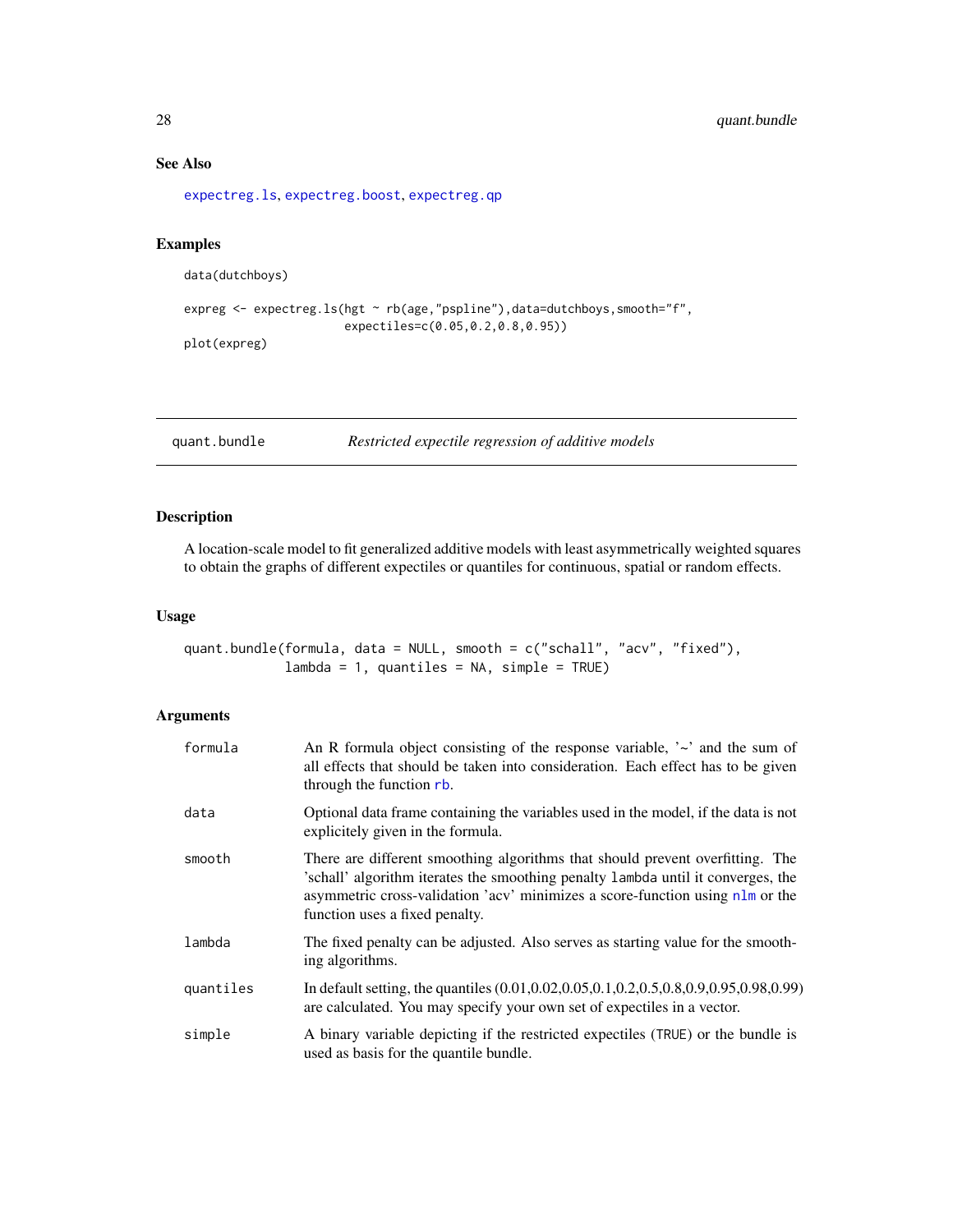#### <span id="page-28-0"></span>quant.bundle 29

#### Details

In least asymmetrically weighted squares (LAWS) each expectile is fitted by minimizing:

$$
S = \sum_{i=1}^{n} w_i(p)(y_i - \mu_i(p))^2
$$

with

 $w_i(p) = p1_{(y_i > \mu_i(p))} + (1-p)1_{(y_i < \mu_i(p))}.$ 

The restricted version fits the 0.5 expectile at first and then the residuals. Afterwards the other expectiles are fitted as deviation by a factor of the residuals from the mean expectile. This algorithm is based on He(1997). The advantage is that expectile crossing cannot occur, the disadvantage is a suboptimal fit in certain heteroscedastic settings. Also, since the number of fits is significantly decreased, the restricted version is much faster.

The expectile bundle has a resemblence to the restricted regression. At first, a trend curve is fitted and then an iteration is performed between fitting the residuals and calculating the deviation factors for all the expectiles until the results are stable. Therefore this function shares the (dis)advantages of the restricted.

The quantile bundle uses either the restricted expectiles or the bundle to estimate a dense set of expectiles. Next this set is used to estimate a density with the function [cdf.bundle](#page-3-2). From this density quantiles are determined and inserted to the calculated bundle model. This results in an estimated location-scale model for quantile regression.

#### Value

An object of class 'expectreg', which is basically a list consisting of:

| The final smoothing parameters for all expectiles and for all effects in a list. For<br>the restricted and the bundle regression there are only the mean and the residual<br>lambda. |
|--------------------------------------------------------------------------------------------------------------------------------------------------------------------------------------|
| The intercept for each expectile.                                                                                                                                                    |
| A matrix of all the coefficients, for each base element a row and for each expec-<br>tile a column.                                                                                  |
| The fitted values for each observation and all expectiles, separately in a list for<br>each effect in the model, sorted in order of ascending covariate values.                      |
| Vector of the response variable.                                                                                                                                                     |
| List with the values of the covariates.                                                                                                                                              |
| The formula object that was given to the function.                                                                                                                                   |
| Vector of fitted expectile asymmetries as given by argument expectiles.                                                                                                              |
| List of characters giving the types of covariates.                                                                                                                                   |
| List of additional parameters like neighbourhood structure for spatial effects or<br>'phi' for kriging.                                                                              |
| Coefficients of the trend function.                                                                                                                                                  |
| Vector of the coefficients the residual curve was fitted with.                                                                                                                       |
| Vector of the asymmetry factors for all expectiles.                                                                                                                                  |
| Complete design matrix.                                                                                                                                                              |
| Fitted values $\hat{y}$ .                                                                                                                                                            |
|                                                                                                                                                                                      |

[plot](#page-25-1), [predict](#page-18-1), [resid](#page-18-1), [fitted](#page-18-1) and [effects](#page-18-1) methods are available for class 'expectreg'.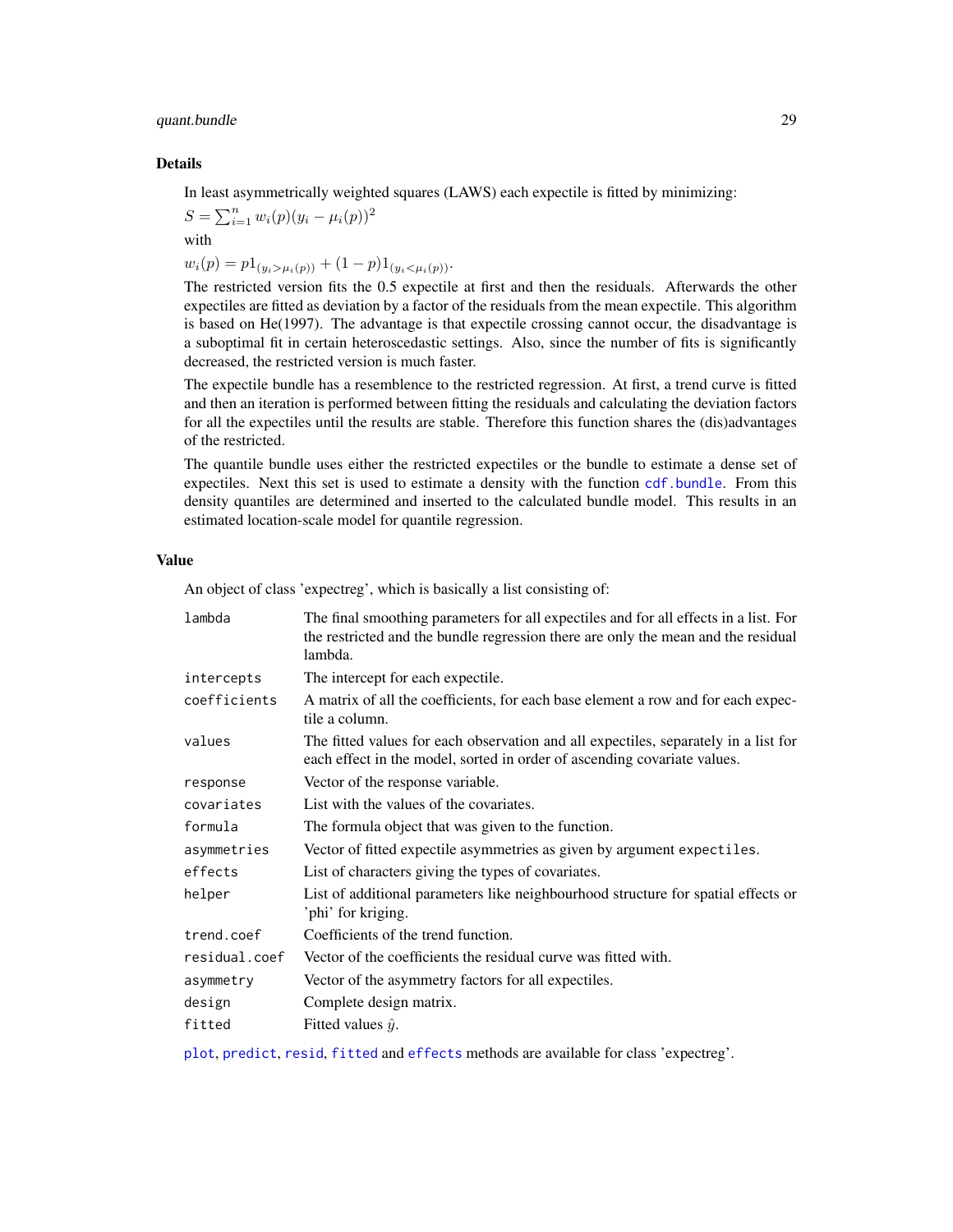### <span id="page-29-0"></span>Author(s)

Fabian Otto- Sobotka Carl von Ossietzky University Oldenburg <https://uol.de>

Thomas Kneib Georg August University Goettingen <https://www.uni-goettingen.de>

Sabine Schnabel Wageningen University and Research Centre <https://www.wur.nl>

Paul Eilers Erasmus Medical Center Rotterdam <https://www.erasmusmc.nl>

#### References

Schnabel S and Eilers P (2009) *Optimal expectile smoothing* Computational Statistics and Data Analysis, 53:4168-4177

He X (1997) *Quantile Curves without Crossing* The American Statistician, 51(2):186-192

Schnabel S and Eilers P (2011) *A location scale model for non-crossing expectile curves* (working paper)

Sobotka F and Kneib T (2010) *Geoadditive Expectile Regression* Computational Statistics and Data Analysis, doi: 10.1016/j.csda.2010.11.015.

#### See Also

[rb](#page-29-1), [expectreg.boost](#page-10-1)

#### Examples

```
qb = quant.bundle(dist ~ rb(speed),data=cars,smooth="f",lambda=5)
plot(qb)
```
qbund <- quant.bundle(dist ~ rb(speed),data=cars,smooth="f",lambda=50000,simple=FALSE)

<span id="page-29-1"></span>

rb *Creates base for a regression based on covariates*

#### Description

Based on given observations a matrix is created that creates a basis e.g. of splines or a markov random field that is evaluated for each observation. Additionally a penalty matrix is generated. Shape constraint p-spline bases can also be specified.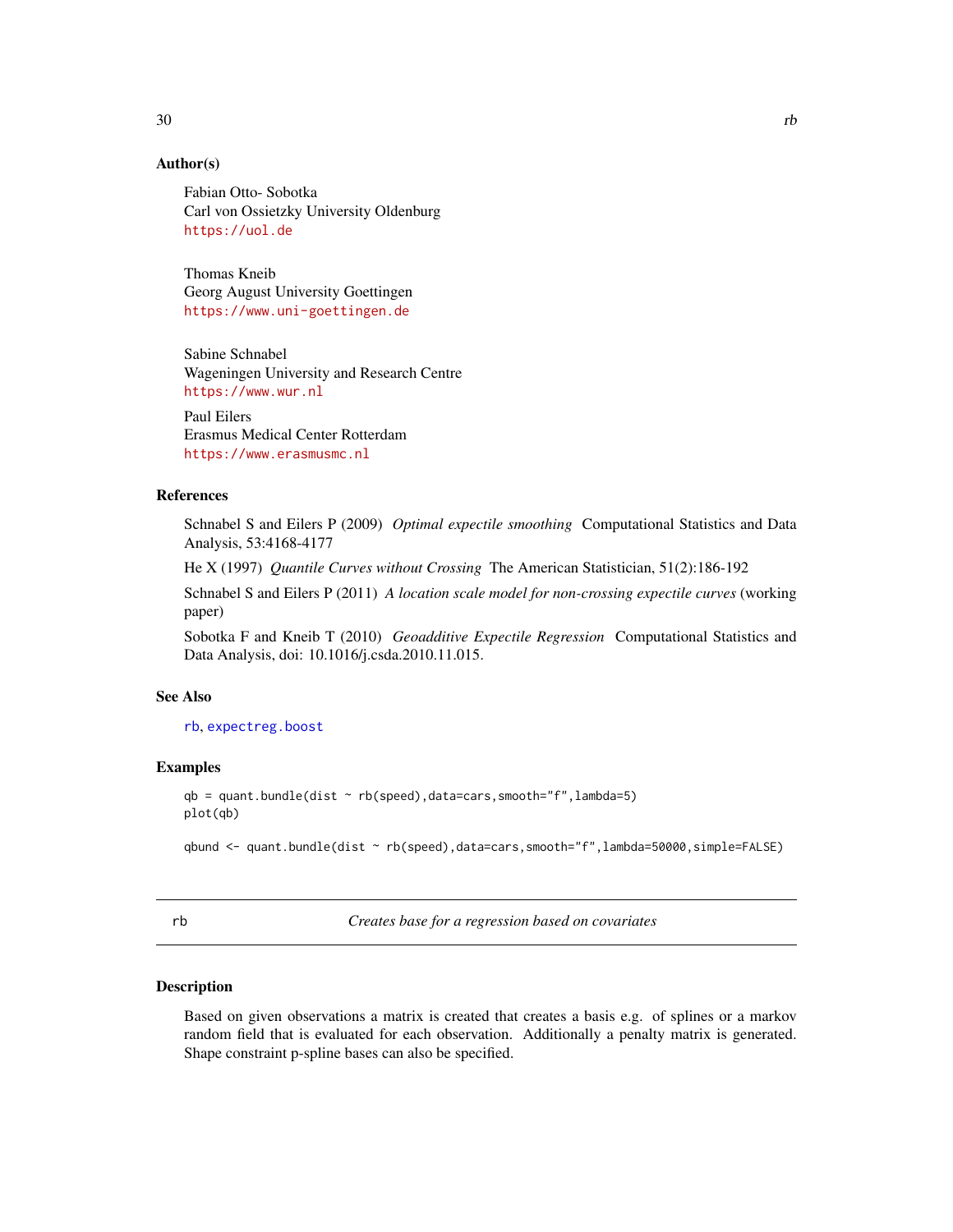#### <span id="page-30-0"></span>Usage

```
rb(x, type = c("pspline", "2dspline", "markov", "krig", "random",
"ridge", "special", "parametric", "penalizedpart_pspline"), B_size = 20,
B = NA, P = NA, bnd = NA, center = TRUE, by = NA, ...)
mono(x, constraint = c("increase", "decrease", "convex", "concave", "flatend"),
by = NA)
```
#### Arguments

| x          | Data vector, matrix or data frame. In case of '2dspline', or 'krig' type number of<br>variables of x has to be 2. More dimensions are allowed in 'ridge' and 'special'<br>type. 'markov' and 'random' type require a vector of a factor. |
|------------|------------------------------------------------------------------------------------------------------------------------------------------------------------------------------------------------------------------------------------------|
| type       | Character string defining the type of base that is generated for the given vari-<br>$able(s)$ x. Further description of the possible options is given below in details.                                                                  |
| B_size     | Number of basis functions of psplines. Default is 20.                                                                                                                                                                                    |
| B          | For the 'special' type the base B and penalization matrix P are entered manually.<br>The data frame or matrix needs as many rows as observations in x and as many<br>columns as P.                                                       |
| P          | Square matrix that has to be provided in 'special' case and with 'markov' type<br>if no bnd is given.                                                                                                                                    |
| bnd        | Object of class bnd, required with 'markov' type if P is not given. See read. bnd.                                                                                                                                                       |
| center     | Logical to state whether the basis shall be centered in order to fit additive models<br>with one central intercept.                                                                                                                      |
| by         | An optional variable defining varying coefficients, either a factor or numeric<br>variable. Per default treatment coding is used. Note that the main effect needs<br>to be specified in a separate basis.                                |
| constraint | Character string defining the type of shape constraint that is imposed on the<br>spline curve. The last option 'flatend' results in constant functions at the covari-<br>ate edges.                                                      |
| .          | Currently not used.                                                                                                                                                                                                                      |
|            |                                                                                                                                                                                                                                          |

#### Details

Possible types of bases:

- pspline Penalized splines made upon B\_size equidistant knots with degree 3. The penalization matrix consists of differences of the second order, see [diff](#page-0-0).
- 2dspline Tensor product of 2 p-spline bases with the same properties as above.
- markov Gaussian markov random field with a neighbourhood structure given by P or bnd.
- **krig** 'kriging' produces a 2-dimensional base, which is calculated as  $exp(-r/\pi h i)^*(1+r/\pi h i)$  where phi is the maximum euclidean distance between two knots divided by a constant.
- random A 'random' effect is like the 'markov' random field based on a categorial variable, and since there is no neighbourhood structure,  $P = I$ .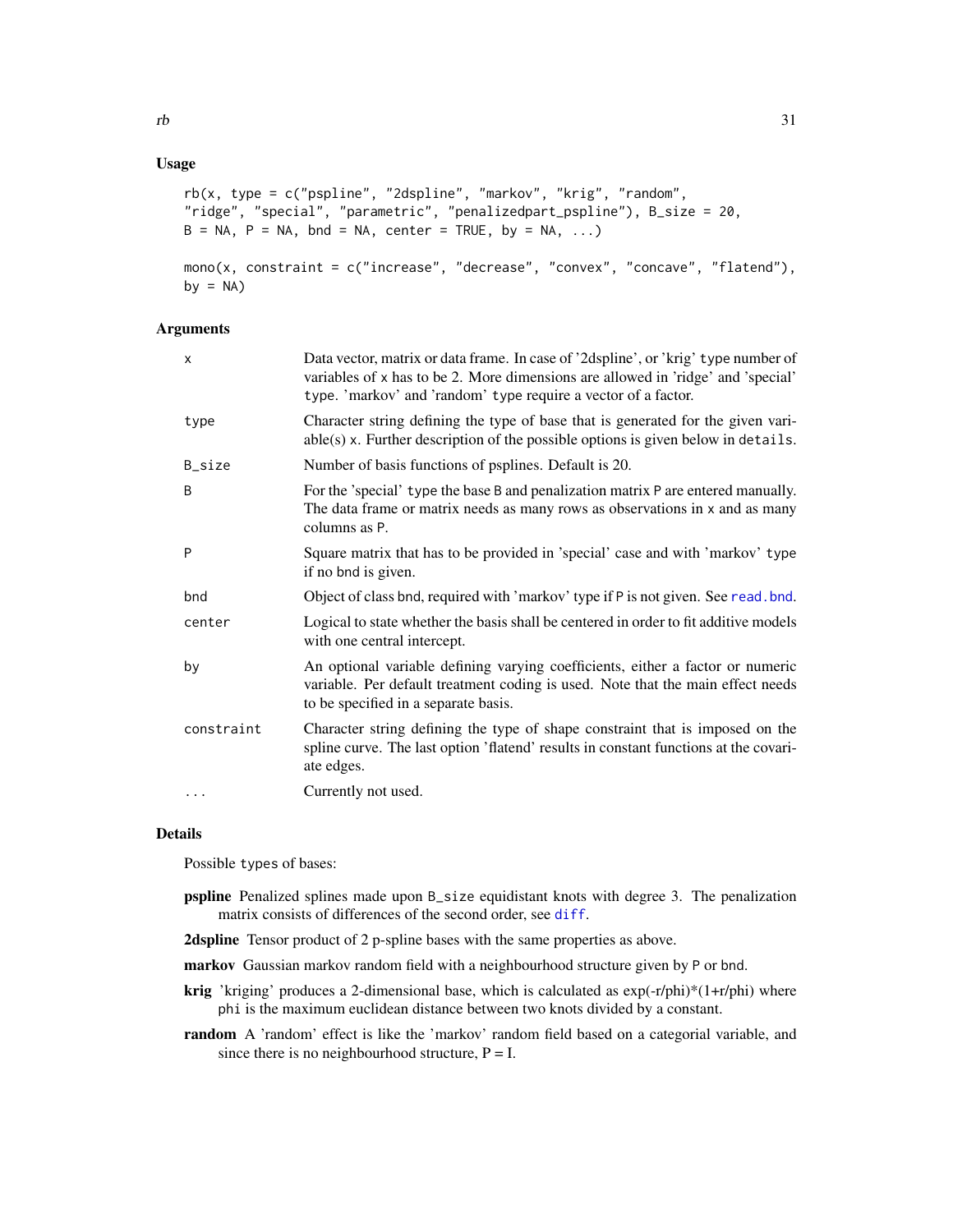<span id="page-31-0"></span>ridge In a 'ridge' regression, the base is made from the independent variables while the goal is to determine significant variables from the coefficients. Therefore no penalization is used  $(P =$ I).

special In the 'special' case, B and P are user defined.

parametric A parametric effect.

penalizedpart\_pspline Penalized splines made upon B\_size equidistant knots with degree 3. The penalization matrix consists of differences of the second order, see [diff](#page-0-0). Generally a P-spline of degree 3 with 2 order penalty can be splited in a linear trend and the deviation of the linear trend. Here only the wiggly deviation of the linear trend is kept. It is possible to combine it with the same covariate of type parametric

#### Value

List consisting of:

| B            | Matrix of the evaluated base, one row for each observation, one column for each<br>base element. |
|--------------|--------------------------------------------------------------------------------------------------|
| P            | Penalty square matrix, needed for the smoothing in the regression.                               |
| X            | The observations x given to the function.                                                        |
| type         | The type as given to the function.                                                               |
| bnd          | The bnd as given to the function, only needed with 'markov' type.                                |
| Zspathelp    | Matrix that is also only needed with 'markov' type for calculation of the fitted<br>values.      |
| phi          | Constant only needed with 'kriging' type, otherwise 'NA'.                                        |
| center       | The boolean value of the argument center.                                                        |
| by           | The variable included in the by argument if available.                                           |
| xname        | Name of the variable x given to the function. Modified by its type.                              |
| constraint   | Part of the penalty matrix.                                                                      |
| B_size       | Same as input                                                                                    |
| P_orig       | Original penalty P before restructuring. Used for model selection.                               |
| B_mean       | Original mean of design matrix B before centering.                                               |
| param_center | Parameters of centering the covariate.                                                           |
| nbp          | Number of penalized parameters in this covariate.                                                |
| nbunp        | Number of unpenalized parameters in this covariate.                                              |

#### Warning

The pspline is now centered around its mean. Thus different results compared to old versions of expectreg occure.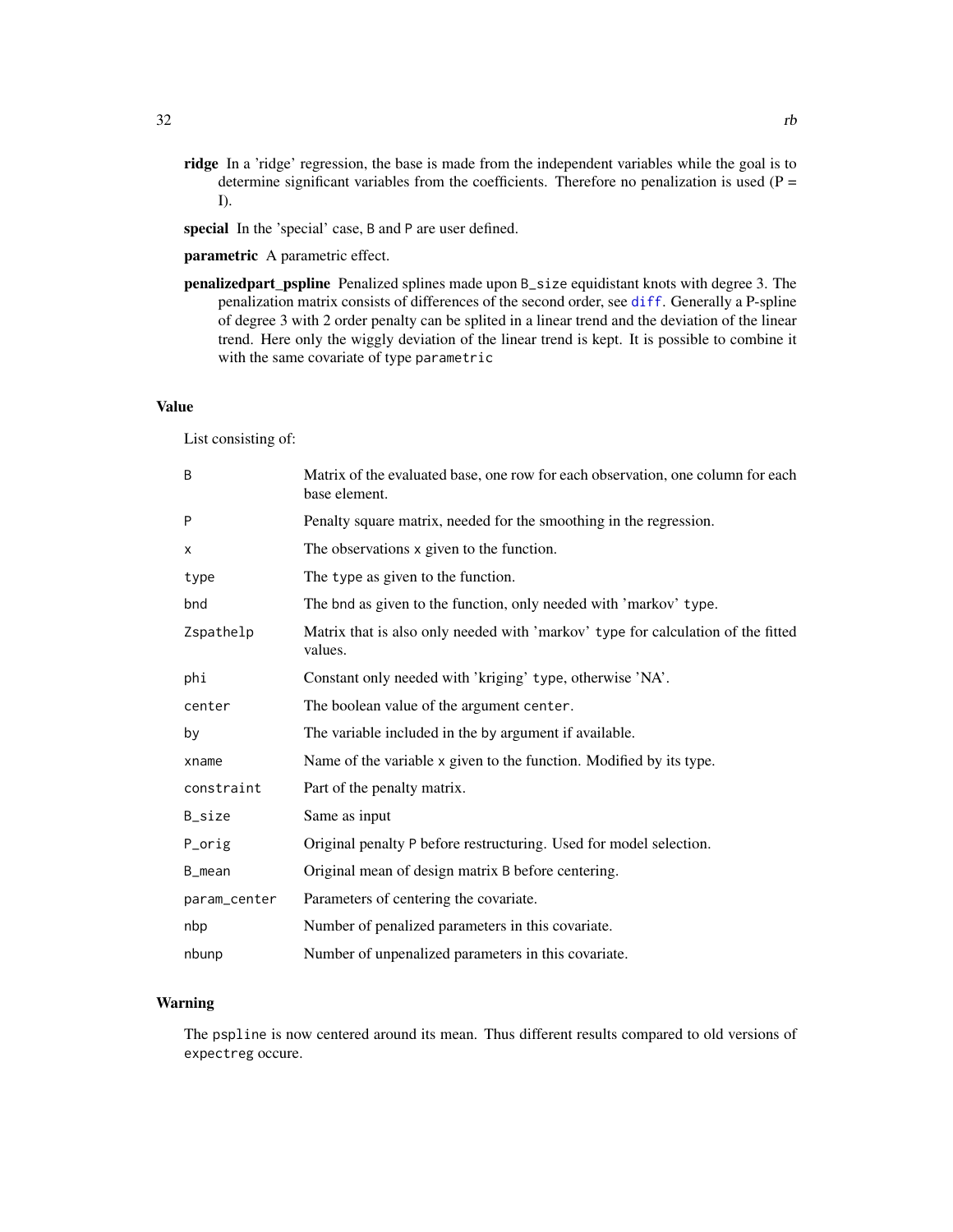#### <span id="page-32-0"></span>update.expectreg 33

#### Author(s)

Fabian Otto- Sobotka Carl von Ossietzky University Oldenburg <https://uol.de>

Thomas Kneib, Elmar Spiegel Georg August University Goettingen <https://www.uni-goettingen.de>

Sabine Schnabel Wageningen University and Research Centre <https://www.wur.nl> Paul Eilers Erasmus Medical Center Rotterdam

References

Fahrmeir L and Kneib T and Lang S (2009) *Regression* Springer, New York

#### See Also

[quant.bundle](#page-27-1), [expectreg.ls](#page-12-1)

<https://www.erasmusmc.nl>

#### Examples

```
x < - rnorm(100)
bx \leftarrow rb(x, "pspline")y <- sample(10,100,replace=TRUE)
by \leq rb(y, "random")
```
update.expectreg *Update given expectreg model*

#### Description

Updates a given expectreg model with the specified changes

#### Usage

```
## S3 method for class 'expectreg'
update(object, add_formula, data = NULL, estimate = NULL,
smooth = NULL, lambda = NULL, expectiles = NULL, delta_garrote = NULL, ci = NULL,
...)
```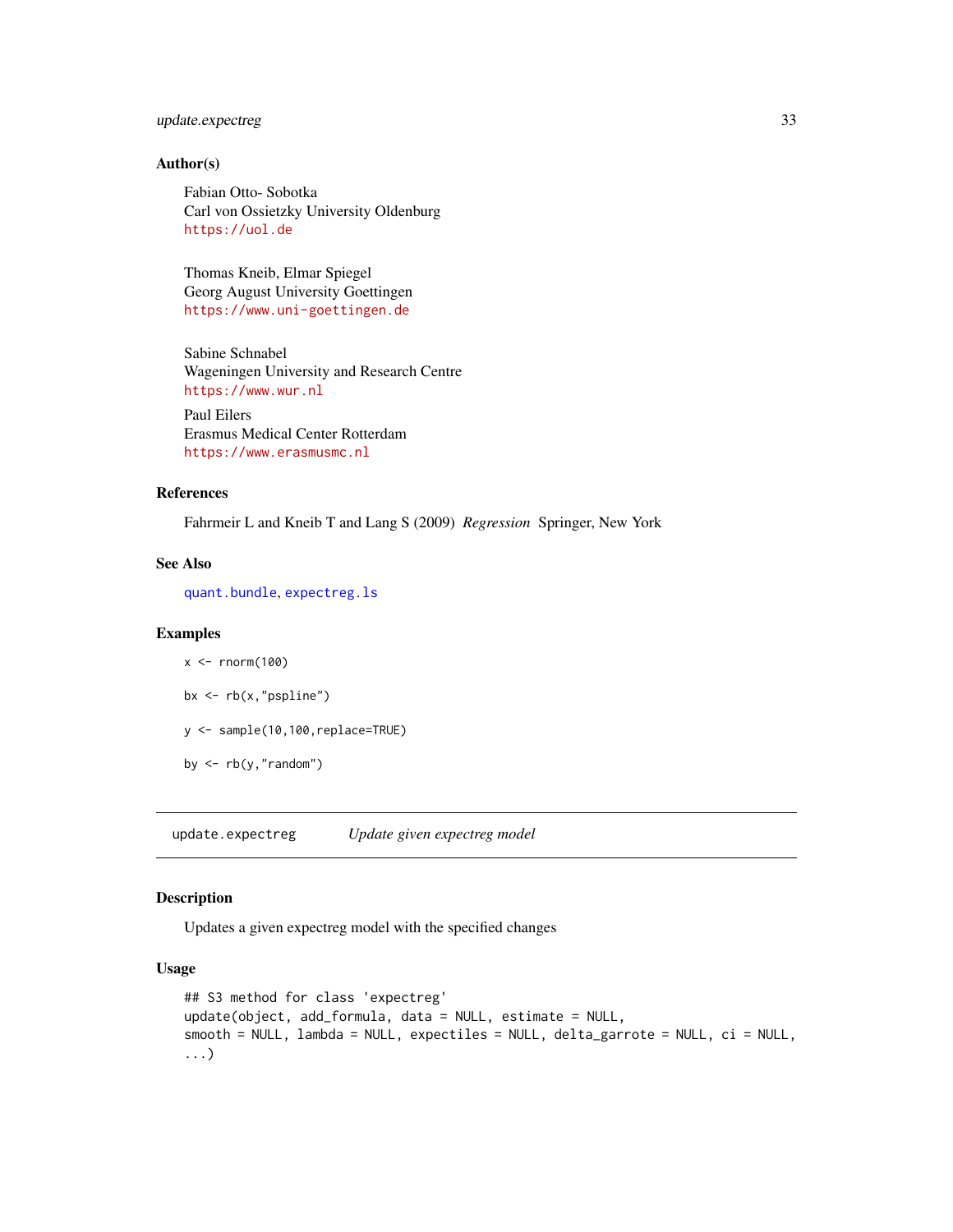#### Arguments

| object        | of class expectreg        |
|---------------|---------------------------|
| add_formula   | update for formula        |
| data          | Should other data be used |
| estimate      | Change estimate           |
| smooth        | Change smooth             |
| lambda        | Change lambda             |
| expectiles    | Change asymmetries        |
| delta_garrote | Change delta garrote      |
| сi            | Change ci                 |
|               |                           |

#### Details

Re-estimates the given model, with the specified changes. If nothing is specified the characteristics of the original model are used. Except lambda here the default 1 is used as initial value.

#### Value

object of class expectreg

#### Author(s)

Elmar Spiegel Helmholtz Zentrum Muenchen <https://www.helmholtz-munich.de>

#### See Also

[update](#page-0-0), [update.formula](#page-0-0)

#### Examples

data(india)

```
model1<-expectreg.ls(stunting~rb(cbmi),smooth="fixed",data=india,lambda=30,
                    estimate="restricted",expectiles=c(0.01,0.05,0.2,0.8,0.95,0.99))
```
plot(model1)

```
# Change formula and update model
add_formula<-.~.+rb(cage)
update_model1<-update(model1,add_formula)
plot(update_model1)
```

```
# Use different asymmetries and update model
update_model2<-update(model1,expectiles=c(0.1,0.5,0.9))
plot(update_model2)
```
<span id="page-33-0"></span>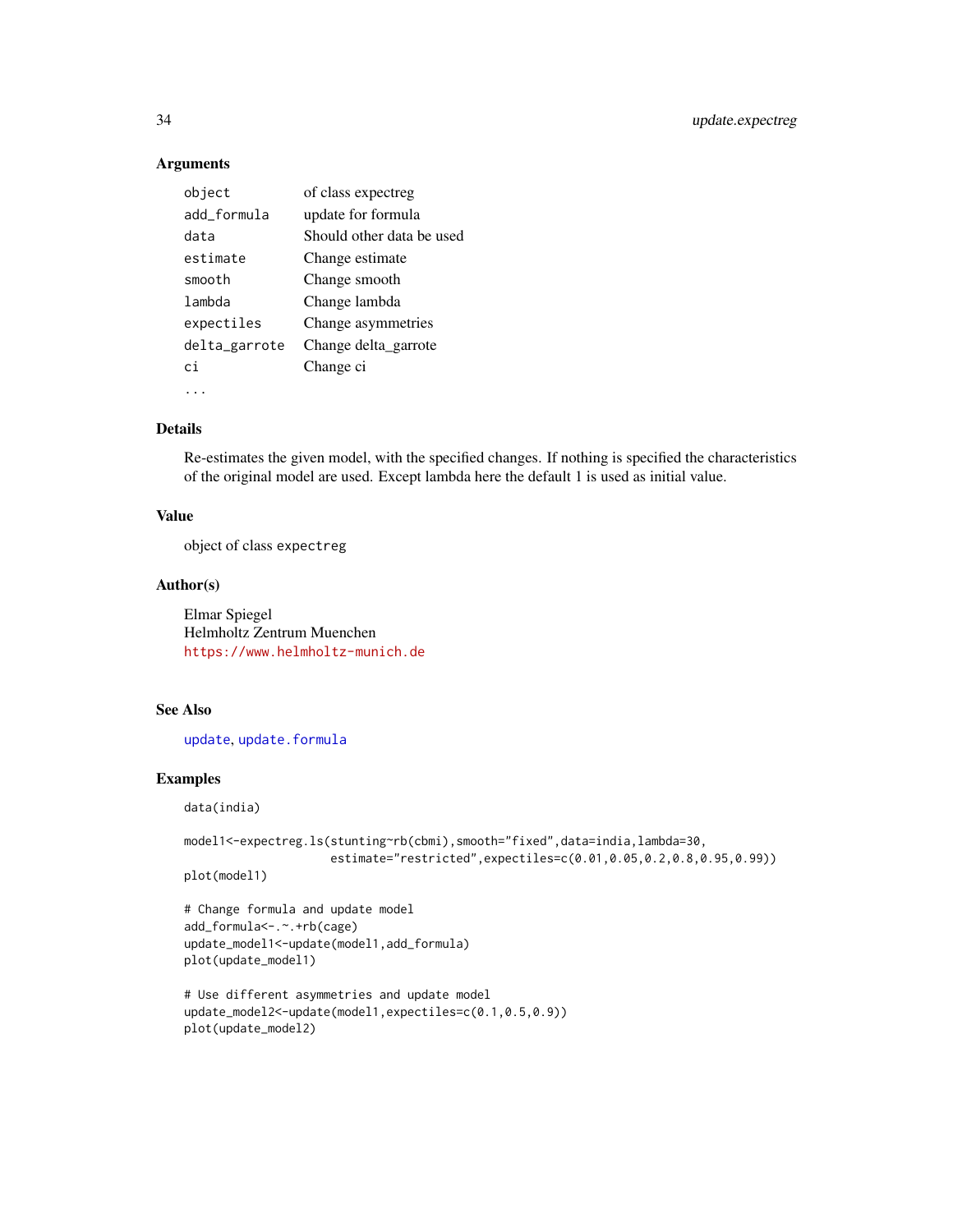# <span id="page-34-0"></span>**Index**

∗ datasets dutchboys , [6](#page-5-0) Gasoline, [16](#page-15-0) india , [17](#page-16-0) india.bnd , [18](#page-17-0) northger.bnd , [24](#page-23-0) ∗ distribution cdf.qp, [4](#page-3-0) enorm , [7](#page-6-0) pemq , [25](#page-24-0) ∗ methods methods , [19](#page-18-0) plot.expectreg, [26](#page-25-0) ∗ models expectreg-package , [2](#page-1-0) expectreg.boost , [11](#page-10-0) expectreg.ls , [13](#page-12-0) Mqreg, [21](#page-20-0) quant.bundle , [28](#page-27-0) rb , [30](#page-29-0) update.expectreg , [33](#page-32-0) ∗ multivariate cdf.qp , [4](#page-3-0) expectreg-package , [2](#page-1-0) expectreg.boost , [11](#page-10-0) expectreg.ls , [13](#page-12-0) Mqreg, [21](#page-20-0) quant.bundle , [28](#page-27-0) rb , [30](#page-29-0) update.expectreg, [33](#page-32-0) ∗ nonlinear cdf.qp, [4](#page-3-0) expectreg-package , [2](#page-1-0) expectreg.boost , [11](#page-10-0) expectreg.ls, [13](#page-12-0) Mqreg, [21](#page-20-0) quant.bundle , [28](#page-27-0) rb , [30](#page-29-0) update.expectreg , [33](#page-32-0)

∗ nonparametric cdf.qp , [4](#page-3-0) expectile , [9](#page-8-0) expectreg-package , [2](#page-1-0) expectreg.boost , [11](#page-10-0) expectreg.ls , [13](#page-12-0) Mqreg, [21](#page-20-0) quant.bundle , [28](#page-27-0) rb , [30](#page-29-0) update.expectreg , [33](#page-32-0) ∗ package expectreg-package , [2](#page-1-0) ∗ regression expectreg-package , [2](#page-1-0) expectreg.boost , [11](#page-10-0) expectreg.ls , [13](#page-12-0) Mqreg, [21](#page-20-0) quant.bundle , [28](#page-27-0) rb , [30](#page-29-0) update.expectreg , [33](#page-32-0) ∗ smooth expectreg-package , [2](#page-1-0) expectreg.boost , [11](#page-10-0) expectreg.ls, [13](#page-12-0) Mqreg, [21](#page-20-0) quant.bundle, [28](#page-27-0) update.expectreg, [33](#page-32-0) ∗ spatial rb , [30](#page-29-0) ∗ univariate expectile , [9](#page-8-0) [.expectreg *(*methods *)* , [19](#page-18-0) BayesX , *[2](#page-1-0) , [3](#page-2-0)* , *[18](#page-17-0)* , *[24](#page-23-0)* bbs , *[11](#page-10-0) , [12](#page-11-0)* cdf.bundle , *[14](#page-13-0)* , *[22](#page-21-0)* , *[29](#page-28-0)* cdf.bundle *(*cdf.qp *)* , [4](#page-3-0) cdf.qp , [4](#page-3-0) , *[14](#page-13-0)* , *[22](#page-21-0)*

coef.expectreg *(*methods *)* , [19](#page-18-0)